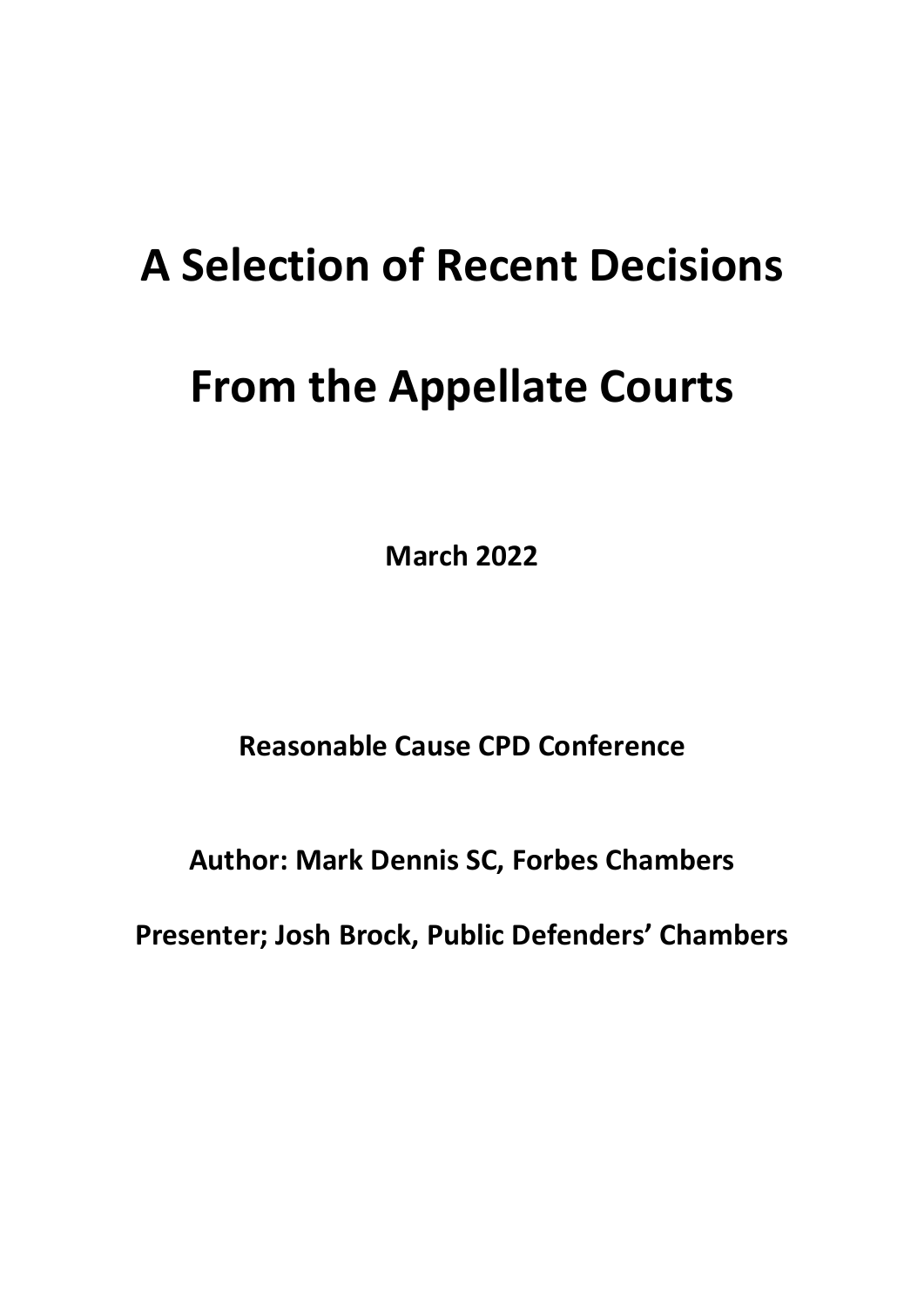# **Appeals to the District Court**

## *Lunney v DPP (NSW)* **[2021] NSWCA 186**

The applicant appealed to the District Court against conviction in the Local Court for domestic violence offences. The appeal to the District Court was dismissed. The applicant then appealed to the NSW Court of Appeal alleging that the District Court Judge had failed to consider the whole of the evidence from the Local Court and forming his own view about that evidence.

McCallum JA (Meagher and White JA concurring) held:

*[17] The single ground for review pressed by the applicant in this Court contended that the District Court (Weber SC DCJ):*

*erred in failing to conduct a rehearing of the plaintiff's appeal on the basis of the evidence in the original Local Court proceedings.*

*[18] That contention focusses on the fact that an appeal against conviction is directed to be "by way of rehearing". The question is what that means in the context of a conviction appeal to the District Court. The word "rehearing" is used in the description of both kinds of appeal under s 11(1) (conviction appeals and sentence appeals): s 17 and 18 of the Act. However, those provisions direct different appellate processes for each kind of appeal. An appeal against sentence is directed to be "by way of a rehearing of the evidence" given in the Local Court proceedings (s 17 of the Act) whereas an appeal against conviction is directed to be "by way of rehearing on the basis of evidence" given in the Local Court (s 18 of the Act). The different wording indicates that, while a sentence appeal requires the appellate court to consider "the evidence", a conviction appeal involves a different task; one in which evidence in the Local Court forms the basis on which the appellate Court's function will be exercised but not one in which the fresh consideration of that evidence is the task.*

Later, her Honour held:

*[29] The Director of Public Prosecutions contends that, on the proper construction of s 18 and having regard to the issues raised in the appeal in the District Court, the judge was not called upon to undertake a full review of all of the evidence in the present case. The Director submitted that, in a conviction appeal under s 11(1) of the Crimes (Appeal and Review) Act, the District Court is not required to undertake "a free-standing review of the evidence" in the absence of guidance and particular submissions by the parties. He noted that the applicant's argument took issue with two particular aspects of the reasoning process of the magistrate who found him guilty in the Local Court. He submitted that, having rejected the two particular complaints raised, the judge was not obliged to proceed to review the whole of the record with a view to forming his own judgment as to the applicant's guilt.*

*[30] I agree. The applicant's submissions implicitly assume that the term "rehearing" has the same meaning wherever used. It is clear from the authorities to which I have*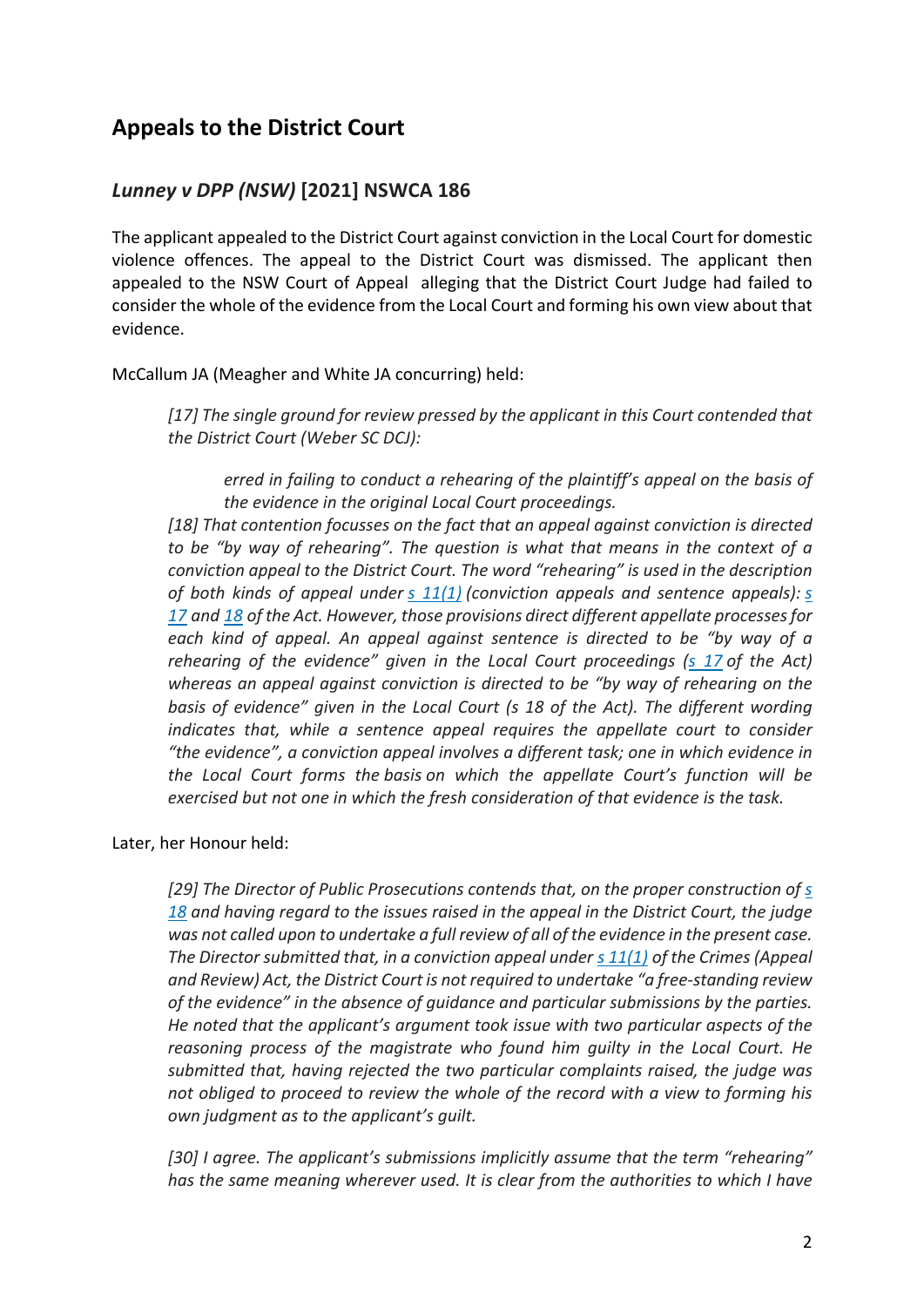*referred (amongst others) that that is not the case. The guiding principle must always be to go to the statute and examine the statutory incidents of a right of appeal in order to determine what kind of appeal it is.*

## *Purcell v DPP (NSW) [2021] NSWCA 269*

The applicant was convicted and sentenced in the Local Court on 3 September 2020. O 3 December 2020 he lodged a severity appeal to the District Court. The cover of the Registry file noted (incorrectly) 4 December 202 as the date the appeal was lodged.

The District Court Judge dismissed the appeal on the basis that the appeal had not been lodged within 3 months.

It was held by Beech-Jones JA that the date of conviction and sentence (3 September 2020) was excluded from the calculation of the time within which to lodge an appeal. The matter was remitted to the District Court.

## *Huynh v R* **[2021] NSWCCA 148**

The applicant was charged with aa number of Commonwealth offences. In the Local Court she applied to have the matters dealt with pursuant to s.20BQ of the Crimes Act 1914(Cth) [mental health provisions]. When that application was dismissed, the applicant entered pleas of guilty and asked for the matters be dealt with without conviction pursuant to s.19B of the Crimes Act 1914(Cth). That application was also refused.

The applicant then appealed against the severity of sentence to the District Court, and later sought to appeal against conviction. His Honour Hanley SC DCJ stated a case for the consideration of the NSW Court of Criminal Appeal.

The NSWCCA held:

- In the event of an appeal against sentence The District Court has no power to quash the order decliing to deal with the matters pursuant to the mental health provisions, not to quash the convictions and procced without conviction pursuant to s.19B of the Crimes Act 1914 (Cth).
- However, in the event of an appeal against conviction, the DIsrict Court would have the power to overturn the decision not to del with the matter pursuant to the mental health provisions, or pursuant to s.19B (dismissal without conviction).

# **Appeals – Incompetence of Solicitor**

## *Momoa (a pseudonym) v R* **[202] NSWCCA 328**

The applicant appealed against his sentence, alleging the incompetence of his solicitor inn failing to obtain evidence pertaining to his assistance ot authorities and his mental illness. The Office of the DPP sought to obtain an affidavit from the solicitor for the purposes of the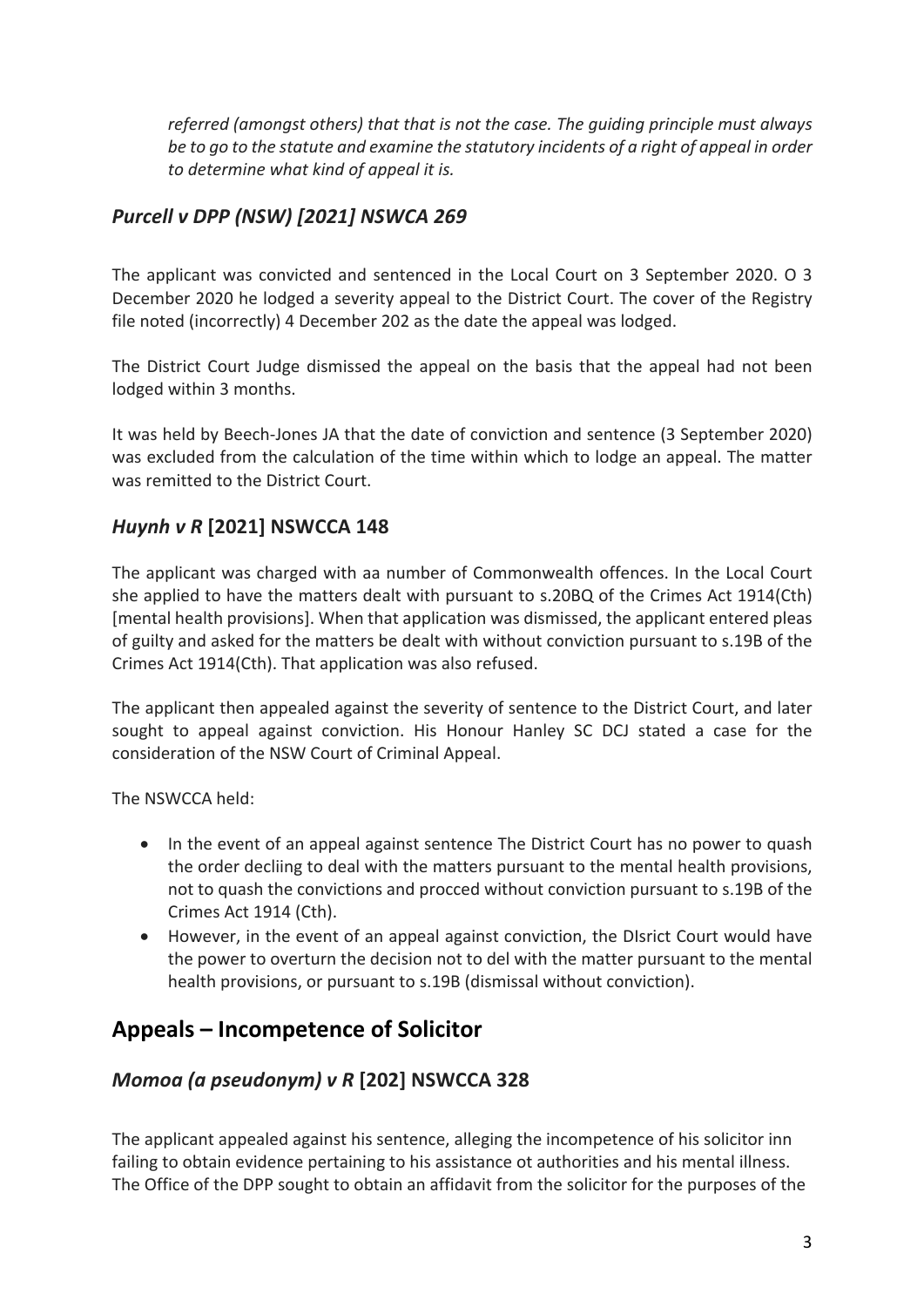appeal. The solicitor did not provide an affidavit but entered into some correspondence. She did not provide any file notes.

McCallum JA (Johnson and R A Hulme JJ concurring) held:

*[11] Before leaving this topic, however, it is appropriate to record something about the obligations of a legal practitioner in such a case. The solicitor's correspondence indicates that she was uncertain as to whether she should provide an affidavit in response to a request from the Director of Public Prosecutions. To put that issue beyond doubt, she should have. No issue of client legal privilege arose, the client having waived it. Her overriding duty was to the Court. As already explained, her response to the allegations would have been relevant to determining whether a miscarriage of justice had occurred. That is always an important question; it was important in the present case because it involved the liberty of a young man who is barely an adult and*  who (as is now clearly established by the evidence tendered by his current *representatives) suffers from a mental illness for which he was unmedicated at the time of the offences.*

*[12] The correspondence indicates the solicitor may have apprehended that she should be communicating with the new solicitor for the applicant rather than assisting the Crown. That was misconceived. As already explained, it is perfectly proper for the Crown to seek an affidavit in such cases. Indeed, it is arguably more appropriate for such evidence to be presented by the prosecutor, whose primary obligation in such a case is to assist the court, than by the lawyer making the allegation of incompetence. I accept that it might be confronting or uncomfortable for a lawyer to give an account of their conduct of a case in the face of an allegation of incompetence but it should go without saying that such feelings must give way to the interests of justice and the lawyer's higher duty to the Court.*

# **Criminal Responsibility – Accessorial Liability**

## *Ah Keni v R* **[2021] NSWCCA 263**

Ho Ledinh, a solicitor, was murdered in Bankstown. The principal offender was driven from the scene by the applicant and her husband. The applicant was unaware of the murder either before or during the event. She later assisted her husband to conceal his involvement and also made efforts to assist him to flee the jurisdiction.

The applicant appealed against her sentence on the grounds that the sentencing judge had erred in taking into account that the applicant had failed to go to the police to report the crime. The NSWCCA held that the sentencing judge was in error.

Bathurst CJ (Simpson AJA and Bellew J concurring):

*[85] The offence as stated in the indictment was to receive, harbour, maintain and assist the principal offenders. That in my view involves taking active steps to assist, and a mere failure to report the offence does not fit within that description.*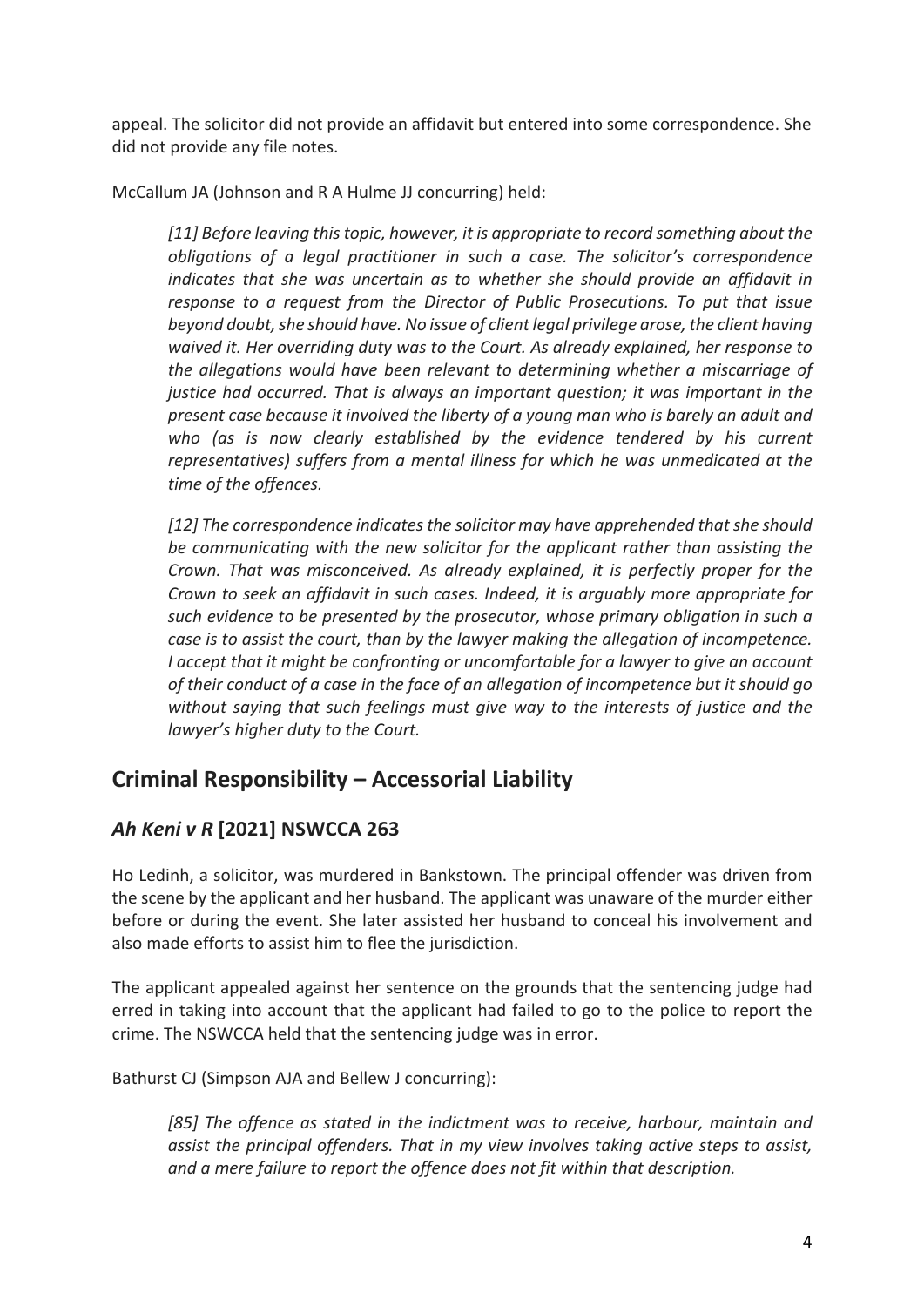*[86] That is not to say that silence, when associated with acts of active assistance, could never be taken into account in assessing the objective seriousness of the offence. Further, silence when it has the propensity to mislead the investigator may constitute the offence, provided that the other elements are made out. By contrast, in my opinion a mere failure to report, which does not occur in the context of giving such assistance, does not make out the offence.*

*[87] … notwithstanding counsel's concession, it did not seem to me appropriate to take into account that she did not go to the police at an early stage to provide assistance. Such failure* in my opinion does not hinder an investigation and render the person liable as an accessory.

## **Bail**

#### *Simpson v R* **[2021] NSWCCA 264**

The applicant was in custody awaiting trial. Hr sought bail in the NSWCCA. Both Cth and State DPP relied upon letters from a police officer.

Dhanji J (Harrison and Davies JJ concurring) held

- *50. In addition to the material relating to the above matters, there was contained in the bundles relied on by the State and the Commonwealth letters written by a police officer who described himself as one of two principal informants with respect to the State charges. The letter in the State bundle was dated 7 April 2021. Somewhat ironically, the letter of the State police officer in the Commonwealth bundle was more current, with the date of 17 September 2021. Having regard to the more recent letter, the April letter was not pressed by the State prosecutor. Had it been, it would have been of no assistance to me for the reasons which follow with respect to the September letter.*
- *51. The September letter contained a total of 11 paragraphs. All but two of those paragraphs contained either a repetition of material found elsewhere, or an opinion in the nature of a submission such as "the brief of evidence subject to the current matters is extremely strong". The repetition of factual material is unhelpful. A police officer's opinion with respect to a matter such as the strength of the case is similarly unhelpful (even if, arguably, it is "evidence or information" with respect to a matter in s 18 of the Act: see* Director of Public Prosecutions (NSW) v Tony Mawad *[2015] NSWCCA 227; cf* Smith v The Queen *(2001) 206 CLR 650; [2001] HCA 50).*
- 52. *With respect to the two paragraphs that do not fall into this category, matters were asserted without sufficient explication to warrant any weight being attached to them: see* Mawad *at [39]. It is surprising that, six years after this Court gave its decision in* Mawad*, police officers are still preparing letters in this form. It is even more surprising that prosecutors are including them in the* materials relied on by the Crown.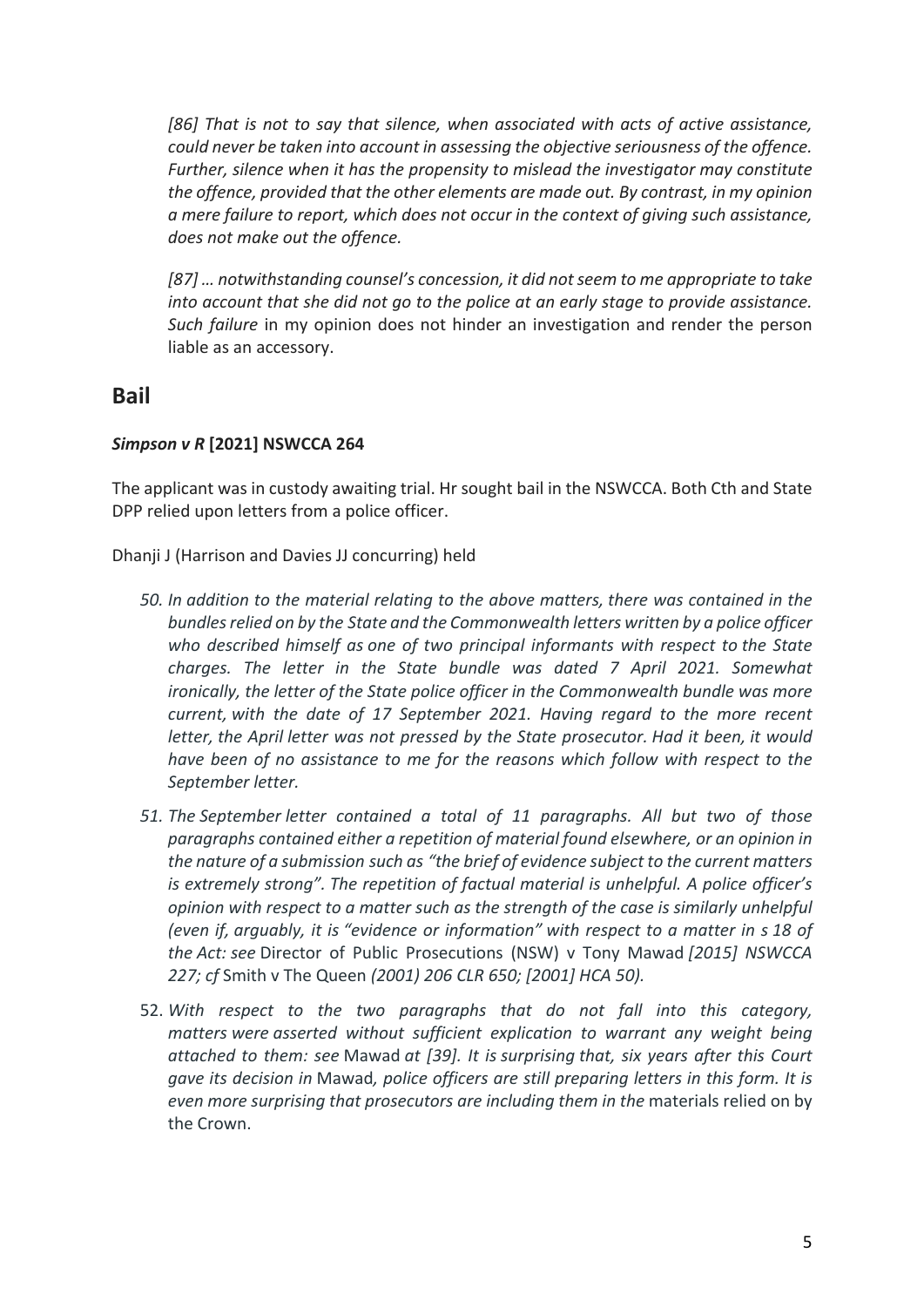#### *Fantakis v Director of Public Prosecutions* **[2021] NSWCCA 271**

The applicant was convicted of murder and sentenced to a term of imprisonment consisting of a non-parole period of 18 years and a total term of 24 years. The applicant sought bail pending his appeal to the NSWCCA against conviction.

Section 22 of the Bail Act 2013(NSW) stipulates that bail is not to be granted pending appeal unless there are "special or exceptional circumstances". The applicant was refused bail.

Beech-Jones CJ at CL held (R A Hulme and Campbell JJ concurring):

*10. Section 22 was considered by this Court in* El Khouli v R *[2019] NSWCCA 146 at [22] ("El Khouli") where the Court, Hoeben CJ at CL, Walton and Wilson JJ, observed that:*

> *"… a distinction appears to have been drawn on the authorities, when the grounds of appeal are advanced as a factor demonstrating special or exceptional circumstances, between cases where the strength or merit of an appeal has been relied upon in isolation, and those where the applicant relied upon that factor in combination with other factors* including whether the applicant would have spent a substantial part of his or her sentence in custody by the time of the hearing of the appeal*." (emphasis added)*

- *11. Their Honours noted that in the former type of case the applicant must show more than the grounds seem arguable and that it may be necessary to establish that the appeal is "most likely to succeed" (*El Khouli *at [23]).*
- *12. I do not take* El Khouli *as specifying different thresholds about the relative strength of the proposed grounds of appeal that must be shown in order to demonstrate special or exceptional circumstances. The above passage from* El Khouli *identifies a particular matter that is often highly relevant to a grant of bail pending an appeal, namely, whether an "applicant would have spent a substantial part of his or her sentence in custody by the time of the hearing of the appeal". That circumstance is relevant to an assessment of whether special or exceptional circumstances have been shown in that the appeal may be rendered futile, or at least of lesser utility, if there is no grant of bail. Often, the interaction between the assessment of the relative strength of the appeal and the utility of the appeal will bear heavily upon whether or not special or exceptional circumstances exist (see* United Mexican States v Cabal *(2001) 209 CLR 165; [2001] HCA 60 at [41]).*
- *13. In this case, the Applicant does not solely rely on the relative strength of his grounds of appeal to demonstrate special or exceptional circumstances, although it is a substantial component of his application. Even so, a consideration of the relative strength of his proposed grounds of appeal must be undertaken in combination with an assessment of the appeal's utility, that is, the likelihood that, in the absence of a grant of bail, he may spend a substantial part of his sentence in custody by the time of the hearing of his appeal as well as the period of time between this application and when his appeal will be heard.*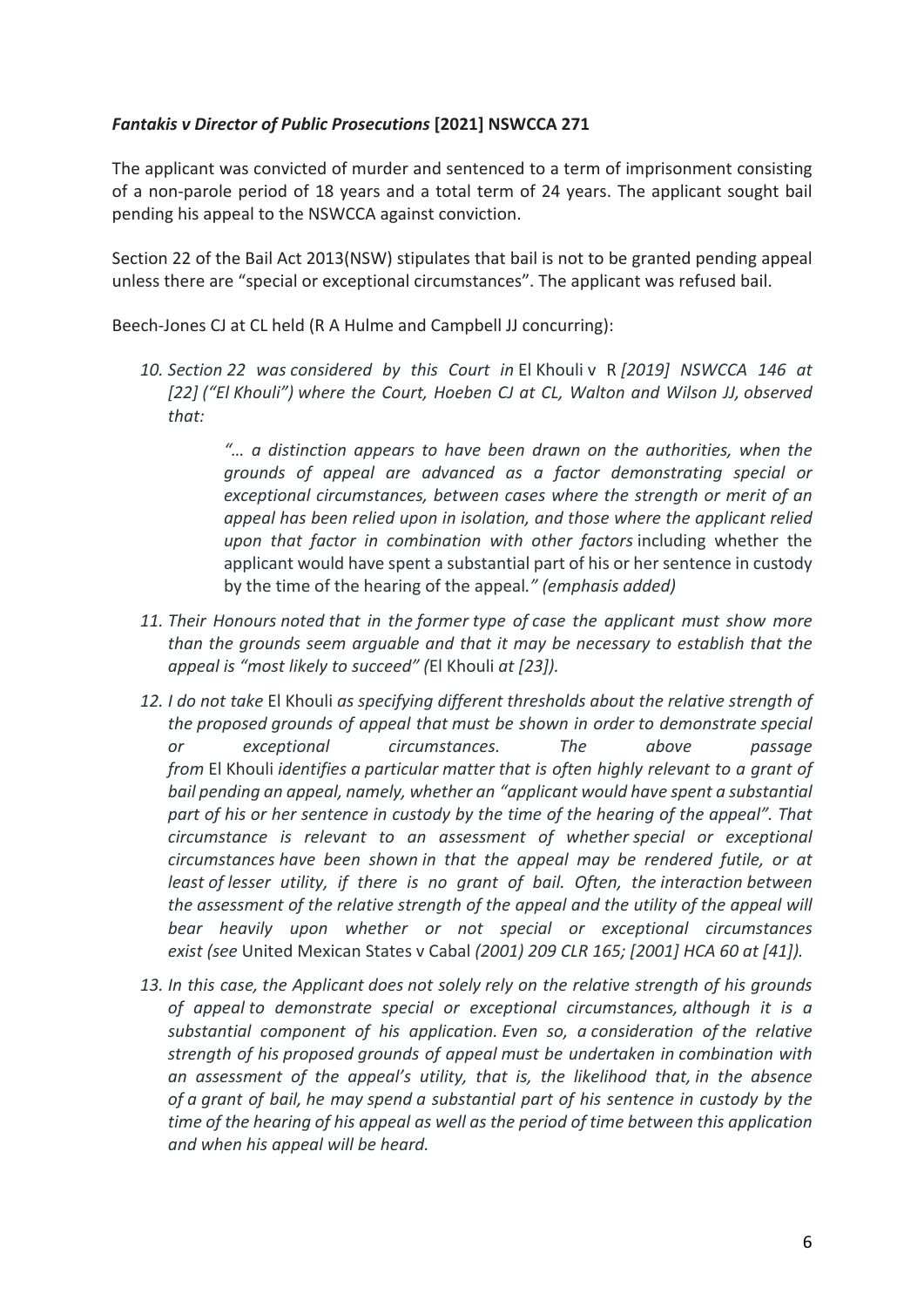*14. The Applicant's appeal was originally listed to commence on the date that this bail application was heard. However, on his application, it was adjourned until May 2022. Hence, the period of delay between this point and the likely hearing of his appeal should bail be refused is six months. By the time his appeal is heard, there will still be over a decade of his non-parole period to be served. In those circumstances, it cannot be said that even if he was to be ultimately successful on his appeal, he would either have spent a substantial part of his non-parole period in custody by the time of the hearing of his appeal, or that his appeal will have been denied utility because he was incarcerated in the meantime. These circumstances mean that the level of persuasion of the relative strength of his grounds of appeal that the Applicant must demonstrate is that much higher.*

#### *Director of Public Prosecutions (Cth) v Saadieh* **[2021] NSWSC 1186**

The applicant for bail was charged with terrorism offences. He suffered asthma. His lawyers could not access the Correctional Centre to discuss his matter. The brief was complex with large digital files which represented a significant impediment to the proper preparation of the trial. The Crown submitted that there was nothing exceptional about the impact of COVID-19 on prisoners and that this represented "the new normal".

Hamill J, in dealing with the COPVID-19 aspect fo the matter, held:

- *43. I accept the applicant's submission, based on the opinions expressed by Mr Borenstein and Mr El-Gashingi, that an extended period on remand will be detrimental to the applicant's mental health, particularly in circumstances where there is likely to be a significant delay before the matter goes to trial, and also in light of the ongoing COVID-19 pandemic. With the current restrictions, the applicant's family will not be able to visit him.*
- *44. His lawyers are also unable to travel to the facility to discuss the matter and the evidence against him, which involves large digital files, and this is a significant impediment to preparing his defence.*
- *45. There is medical evidence that the applicant suffers from asthma. Dr Kennan Ismail provided three short letters noting that the applicant suffers from asthma. [19] Dr Ismail expressed the opinion that if he contracted the virus "his life would be severely affected" and "his general health will be in danger".*
- *46. The Prosecutor made the following submission:*

*"The only other matter I wanted to raise that arises from my friend's materials is in respect to the impact of COVID 19 and I think my friend has raised on the material that the applicant suffers from asthma and my friend says he is therefore vulnerable to contract the virus. The Crown accepts, on its face, that that may be right. But again the impact that COVID 19 has or can have on prisoners at present is not exclusively suffered by this applicant. There is nothing extraordinary in what I will call the new normal about the impact that COVID 19 has in prisons. That affects every inmate and there is nothing extraordinary in respect of this applicant in terms of COVID 19." [20]*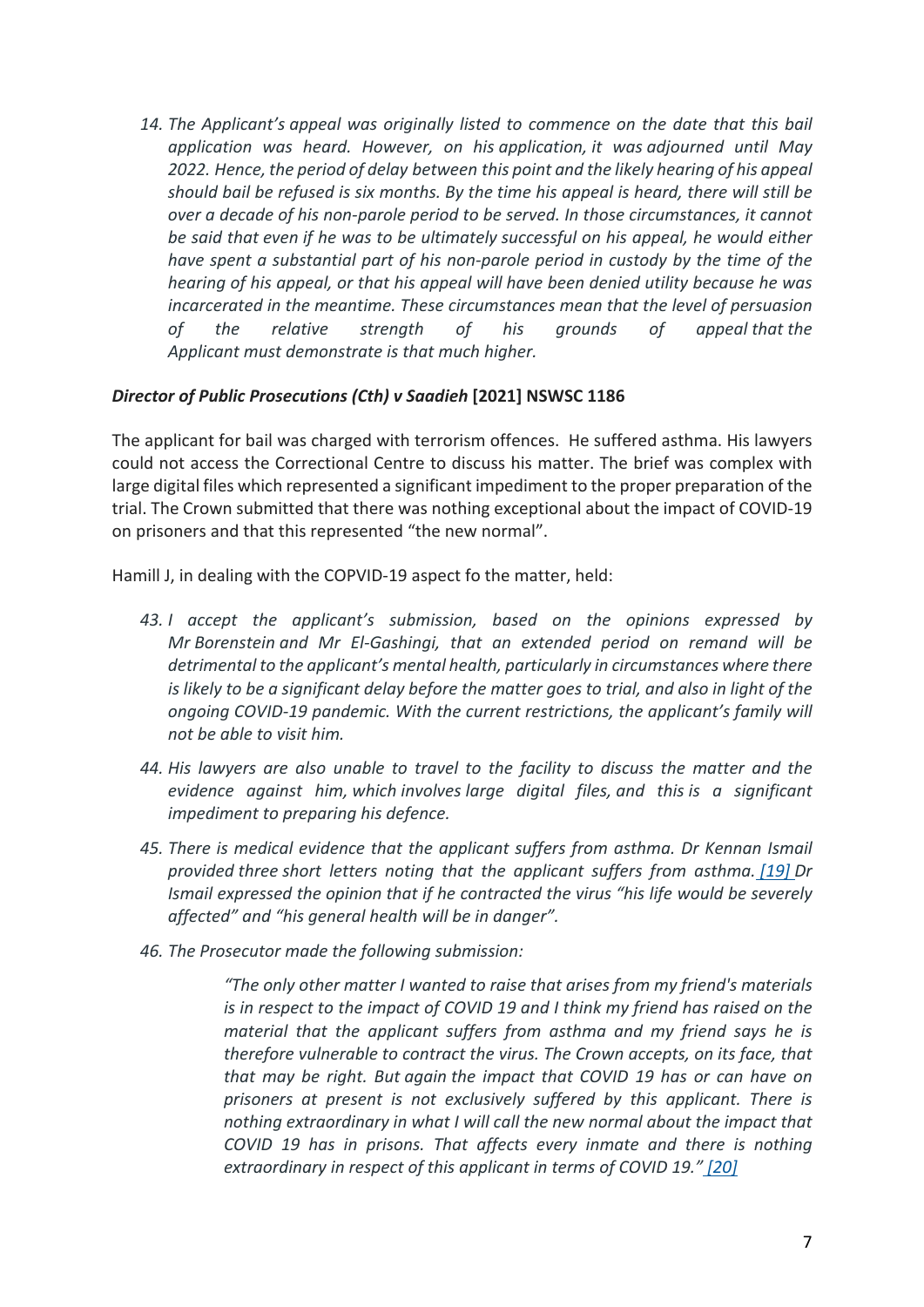- *47. I am unable to accept these submissions. For one thing, they proceed on an erroneous understanding of the evidence. Dr Ismail does not suggest that the applicant is more "vulnerable to contract the virus" but rather that, if he does, the impact on his health is likely to be greater than the average person (or inmate). Corrective Services have done a remarkable job in keeping the virus out of the prison system for a long time, but it is well known that there are currently many positive cases in the system. This has caused the re-introduction of lockdowns and restrictions on visits. I reject the idea that the Court should approach the matter on the basis that the current pandemic, and its impact on prisoners, should be treated as "the new normal". Nor can I accept the implication that it is a matter worthy of little weight because all inmates are facing the same problems. The submission is contrary to any number of cases on both bail and sentencing. [21] While I accept that, of itself, this matter would not constitute "exceptional circumstances", especially in the absence of any evidence as to the current situation within the prison system, it is a matter that must be taken into account in assessing the applicant's submission that the combination of factors in his case amount to exceptional circumstances justifying the grant of bail.*
- *48. The relevance of the COVID-19 pandemic is multifaceted and includes:*
	- *1. The conditions of incarceration (faced by all prisoners) are more onerous as a result of the strict regime established by Corrective Services. There is restricted access to work opportunities, training and education programs as well as mental health services. The procedures adopted also include a restriction on personal (face to face) visits with loved ones as well as more periods of lockdown and isolation. The potential impact on the mental health of inmates is real and well documented. [22] The additional hardship for young, first-time offenders has also been recognised. [23]*
	- *2. There is a limitation on lawyers gaining access to their clients. That is a matter affecting remand prisoners more than those serving a sentence. It is particularly acute in a case like the present where the case involves large amounts of electronic data and material.*
	- *3. Once the virus is inside the system, as it is now, there are difficulties in controlling its spread and the procedures introduced to do so create more onerous conditions of incarceration.*
	- *4. There is likely to be some strain on the resources of Justice Health, potentially creating problems for an inmate, like the applicant, who has a particular health condition like asthma.*
	- *5. There is a real concern that if the applicant contracts the virus, he will be more vulnerable because of his pre-existing medical condition.*
	- *6. The inability of the District and Supreme Courts to conduct jury trials during the period of the lockdown, will result in additional delay in the matter coming on for trial. [24] I have already taken this into account in attempting to assess the length of the delay in the applicant receiving a trial date; I have not taken it into account twice.*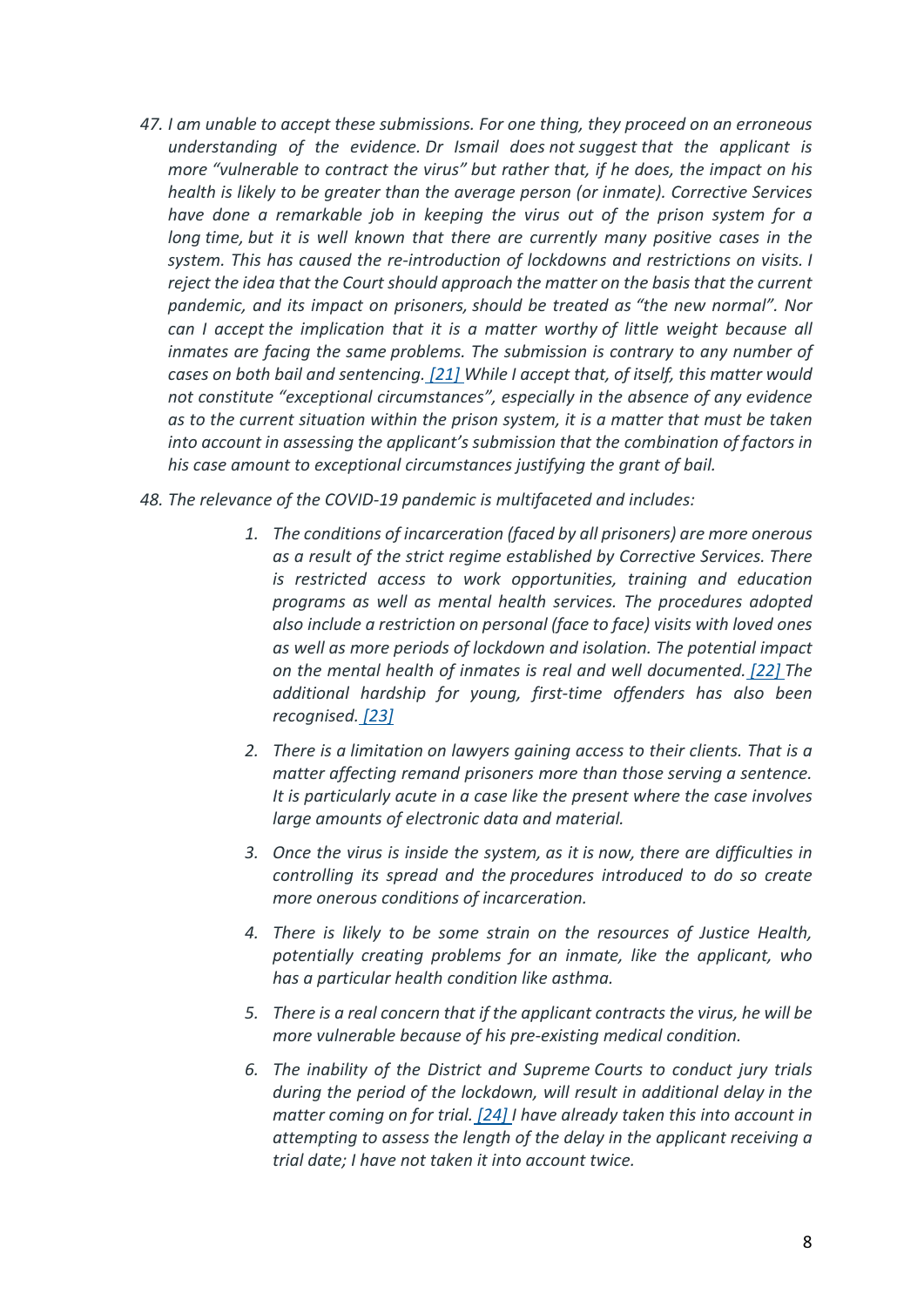#### *Regina v Connor Fontaine (a pseudonym)* **[2021] NSWSC 177**

The 10-year-old applicant sought to have the curfew conditions of his bail deleted. The applicant had not committed any offences at night, but had breached curfew conditions on several occasions.

Hamill J held:

- *5. I turn to the one document that might be thought to suggest otherwise. This is an email from a Senior Constable of police included in the prosecution bundle where it is asserted that, "[t]he offending has occurred in the early hours of the morning". I take that to be a reference to the offending the subject of the current proceedings. The experienced prosecutor says it is, in fact, or he reads it as, a reference to the alleged breaches of curfew. The email also says that the applicant "is known to commit offences during the night". Again, I am told on the hearing this morning that this must be a reference to the alleged breaches of curfew because, apparently, there is no other evidence that the applicant has ever committed any other offence during the nighttime. It then says the "police* want *the POI [person of interest] at home during the night" (my emphasis).*
- *6. Ms Melhuish of the Aboriginal Legal Service objected to that document and her objection is well justified and well-founded. However, I admitted it on the basis that I would disregard opinions of police desires. While not gainsaying what the police may "want", the hopes, wishes and desires of the police are not relevant considerations under s 18 of the* Bail Act 2013 *(NSW). Further, if this email means to suggest that the current offences were committed at night - as I first read it, and still believe to be the case - it is false. It is contrary to the court attendance notice and to the facts sheet.*
- *7. Bail conditions are calculated to mitigate risk. [1] Their imposition does not create an occasion for attempts at social engineering or paternalistic interventions in parenting decisions.*
- *8. The applicant's bail will be varied to delete the curfew condition.*

## **Evidence – rule in** *Browne v Dunn*

#### *Hofer v The Queen* **[2021] HCA 136**

The accused at his trial gave evidence with respect to a number of matters that had not been put to prosecution witnesses at his trial. He was cross-examined by the Crown to the effect that matters about which he was giving evidence had not been put in crossexamination. On two occasions the Crown suggested that he was making up his evidence (recent invention).

Kiefel CJ, Keane and Gleeson JJ held: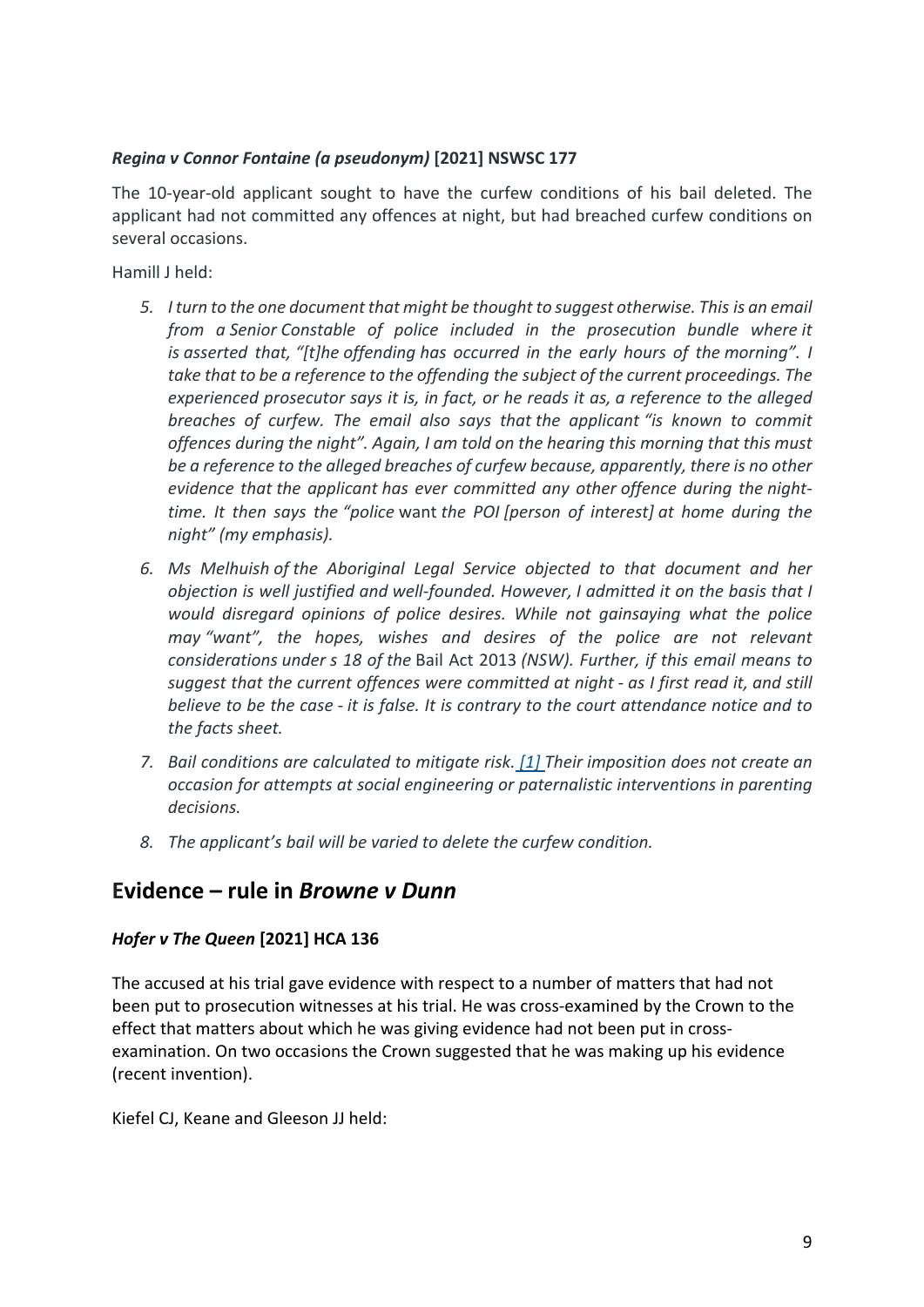*26 The questions asked by the Crown prosecutor as to matters which had not been put to C1 or C2 for comment are to be understood by reference to the general rule of practice regarding the cross-examination of witnesses of an opposing party. The rule[1] requires that where it is intended that the evidence of the witness on a particular matter should not be accepted, that which is to be relied upon to impugn the witness's testimony should be put to the witness by the cross-examiner for his or her comment or explanation.*

*27 The rule was stated in Browne v Dunn[2], where the issue was whether a document was genuine or a sham. A number of persons who had signed the document were called to give evidence at trial, but it was not suggested to them in cross-examination that the document was other than genuine. The House of Lords held that those witnesses should have been given the opportunity to respond to any basis for suggesting to the contrary. The rule was described not only as one of professional practice but as essential to fairness[3]. It may be added that adherence to the rule may also be necessary to permit an assessment on the part of the tribunal of fact of differences or inconsistencies in the accounts given and of the credit of witnesses where that is an issue.*

*28 Browne v Dunn was a civil proceeding, which is adversarial in nature. So too is a criminal proceeding. The rule may be regarded as both appropriate to and an important aspect of the adversarial system of justice[4]. There would seem to be no reason in principle why the requirements of the rule should not be followed in criminal trials. As a general rule, defence counsel should put to witnesses for the Crown for comment any matter of significance which is inconsistent with or contradicts the witness's account and which will be relied upon by the defence. In MWJ v The Queen[5], it was noted that in many jurisdictions the rule has been held to apply in the administration of criminal justice.*

*29 The difficulty respecting the rule in criminal proceedings arises not so much from adherence to it as from the proper course to be followed when it is not observed. Criminal proceedings are not only adversarial. In our system of criminal justice, they are also accusatorial in nature, which requires that the Crown prove its case and cannot require an accused to assist in doing so[6]. The position of an accused person,*  who bears no onus of proof, cannot be equated with that of a defendant in civil *proceedings[7]. Moreover, fairness in the conduct of a criminal trial may have a different practical content[8] and require more restraint on the part of a prosecutor.*

*30 The need for consideration to be given to the course to be taken when the rule is not observed is likely to arise more often in criminal proceedings. In modern civil proceedings witness statements for each party are exchanged before trial. As a consequence, there is less likelihood that matters which are to be relied upon will not be addressed in some way. Contrast criminal proceedings, where it is not uncommon for matters which have not been put to the appropriate Crown witness to emerge from the evidence of an accused person[9], including during the course of cross-examination.*

*31 An obvious course which may be taken is to recall the witness so that the omission can be corrected. This may be preferable and may be undertaken without injustice, depending on the course the trial has taken[10]. But a review of cases decided by the*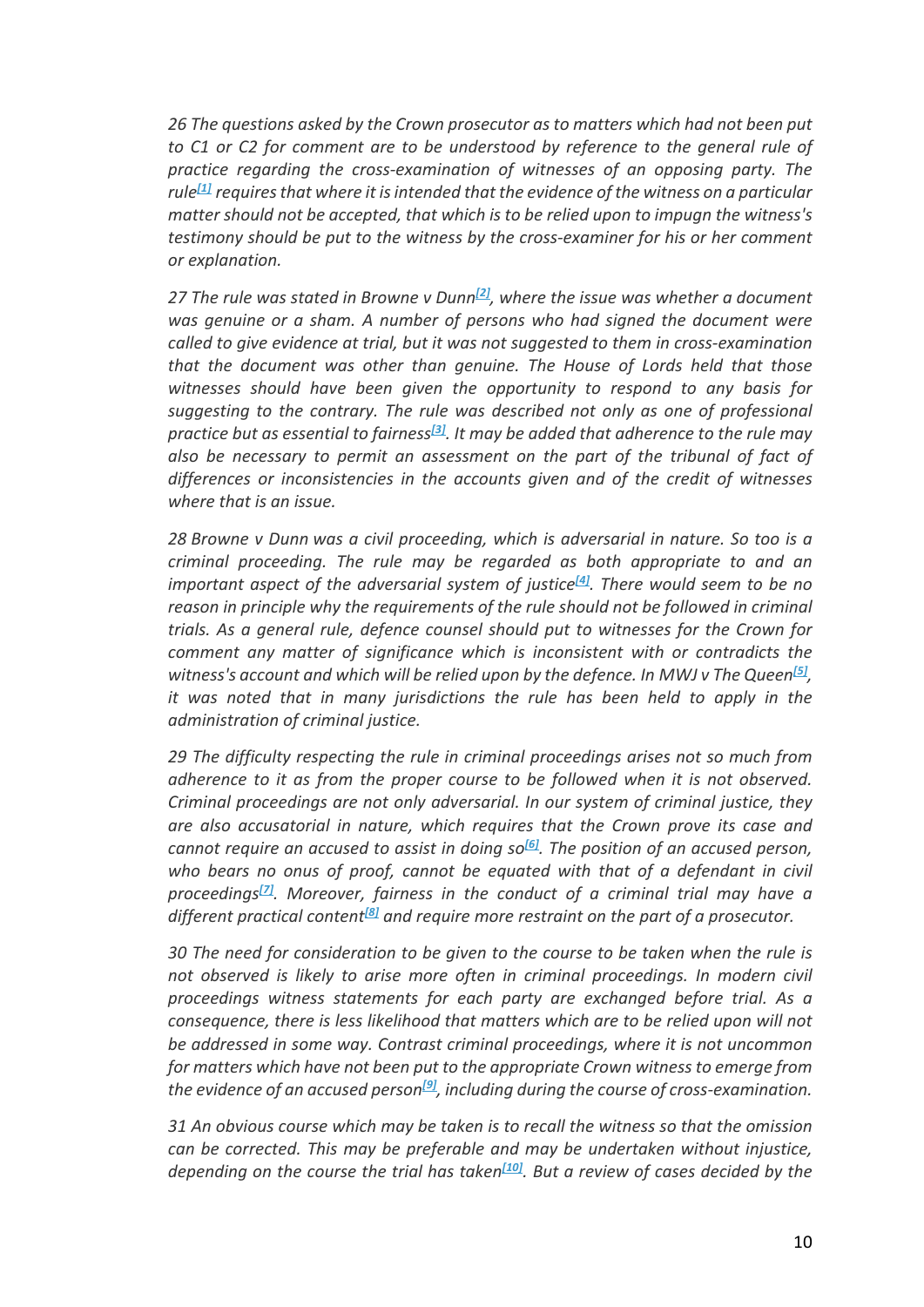*courts in New South Wales[11] shows that the course sometimes taken by the prosecution is to cross-examine the accused as to the omission. The cross-examination undertaken is not limited to drawing the attention of the accused to the fact of the omission, so as to highlight the matter for the jury. It extends to the reason for the omission. The evident purpose of the cross-examination is to impugn the credit of the accused by suggesting that the matter is of recent invention. As Gleeson CJ observed in R v Birks[12], it is one thing for the cross-examiner to point to the unfairness to a witness who has not had the opportunity to comment, it is quite another to suggest that the result of a failure to observe the rule of practice is that a person should not be believed.*

*32 The reasoning behind a decision to cross-examine the accused in pursuit of this purpose may readily be inferred. It commences with the fact that a matter is not put by defence counsel; it assumes that the reason for the omission is that counsel was unaware of the matter and that counsel was unaware because the accused had not given an account of it in his or her instructions. The conclusion reached is that the accused must now be making the evidence up.*

*33 In R v Manunta[13], King CJ observed that an examination of an accused person which proceeds by reference to there being but one reason why a matter has not been put to a witness is "fraught with peril". As his Honour there observed, there may be many explanations for the omission which do not reflect upon the credibility of the accused. His Honour gave as examples defence counsel misunderstanding the accused's instructions or where forensic pressures may have resulted in looseness in the framing of questions. To these may be added the possibility that defence counsel has chosen not to advance certain matters upon which he or she had instructions because they were unlikely to assist the defence.*

*34 Where there remains a number of possible explanations as to why a matter was not put to a witness, there is no proper basis for a line of questioning directed to impugning the credit of an accused. Except in the clearest of cases, where there are clear indications of recent invention, an accused person should not be subjected to this kind of questioning. The potential for prejudice to an accused is obvious.*

*35 Proceeding on the basis of a mere assumption as to lack of instructions is likely to be productive of further unfairness in the course of the cross-examination. The assumption will inevitably lead to impermissible questions of the accused, put expressly or arising implicitly, as to the actual instructions he or she gave[14]. An accused person faced with questioning of this kind is likely to feel obliged to attempt to explain by reference to the instructions he or she in fact gave when in reality the accused carries no such onus. Questioning of this kind may result in the need for counsel or the solicitor for the defence having to disclose those instructions. This is a circumstance which should not arise.*

*36 In most cases, the cross-examination will have a dual purpose. It will be concerned with identifying unfairness to a Crown witness as well as seeking to have the accused's evidence disbelieved. Where it has the sole purpose of impugning the credit of the accused it will be necessary for leave to be sought from the trial judge[15]. The*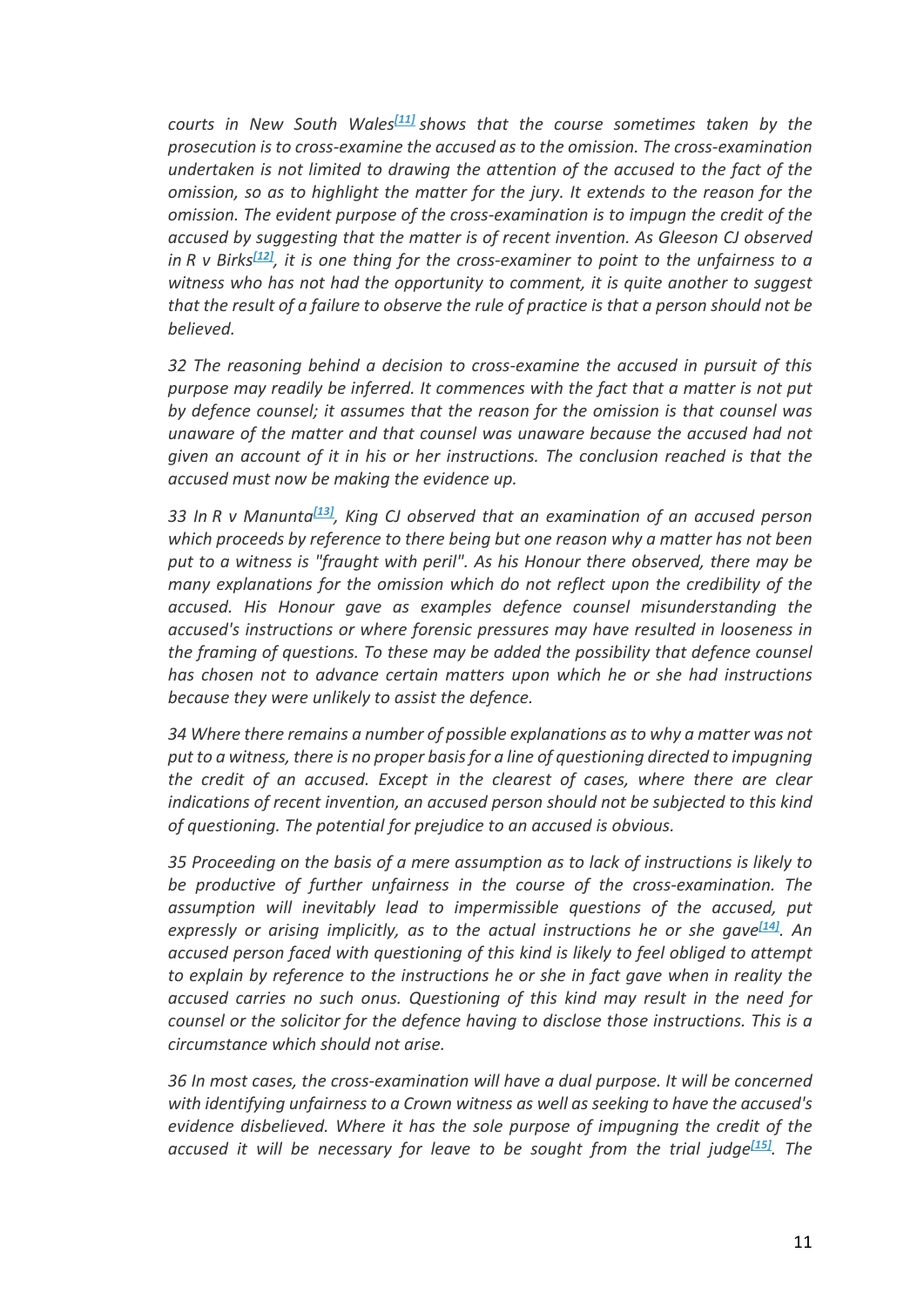*discussion which will inevitably take place on such an application will point up the risks associated with the course proposed.*

*37 A trial judge should be alert to the problems associated with cross-examination. They should be raised with counsel at an early point. Where the cross-examination has occurred, it will be necessary for the trial judge to warn the jury about any assumption made by the cross-examiner, to draw attention to the possible reasons why the matter has not been put and to direct the jury as to whether any inferences are available.*

Later, their Honours held:

*42 The questioning undertaken by the prosecution of the appellant departed from the standards of a trial to which an accused is entitled and the standards of fairness which must attend it[24]. The questioning was such as to imply that the appellant was obliged to provide an explanation as to why matters had not been put to C1 or C2. This suggested he possessed information which he had not given counsel by way of instructions. The unfairness in this regard was compounded when the appellant was not permitted by the trial judge to provide an answer and by defence counsel not informing the court that he had those instructions. The attack upon the appellant's credit by assertions of recent invention was based upon an assumption which was not warranted. All of these matters were highly prejudicial to the appellant.*

*43 The evidence given by defence counsel before the Court of Criminal Appeal may be seen to confirm what King CJ said in Manunta[25] regarding the possibility of there being alternative explanations as to why a matter was not put to a witness other than recent invention. In relation to the appellant's statements about C1 having had an orgasm, defence counsel said that he decided not to put them to her because not only did he consider them irrelevant, he considered that it was likely to have the effect of turning the jury against the appellant. He had discussed this problem with the appellant.*

*44 It is a sufficient departure from the process of a criminal trial that a highly prejudicial cross-examination of the accused as to credit proceeded upon an unfounded assumption. In this case, evidence placed before the Court of Criminal Appeal showed that the assumption was in fact wrong. Instructions had in fact been given by the appellant in relation to seven of the eight matters. In relation to the eighth matter, defence counsel had read the appellant's psychiatric report[26].*

*45 It cannot be inferred that the jury would not attach any importance to what arose from the cross-examination. There were a number of matters which were identified as not having been put to C1 or C2. The persistent requirement that the appellant acknowledge that fact was likely to have suggested to the jury that questions were being asked about more than what defence counsel should have done by way of fairness to the complainants. The questions clearly required the appellant to provide some sort of explanation, a view which would have been confirmed when he attempted to do so. The purpose of the line of questioning, that the appellant should not be believed as to these accounts, was put beyond doubt when, in relation to the sixth and seventh matters, the prosecutor alleged that the appellant had made up his evidence in the course of the cross-examination. It was not necessary for the*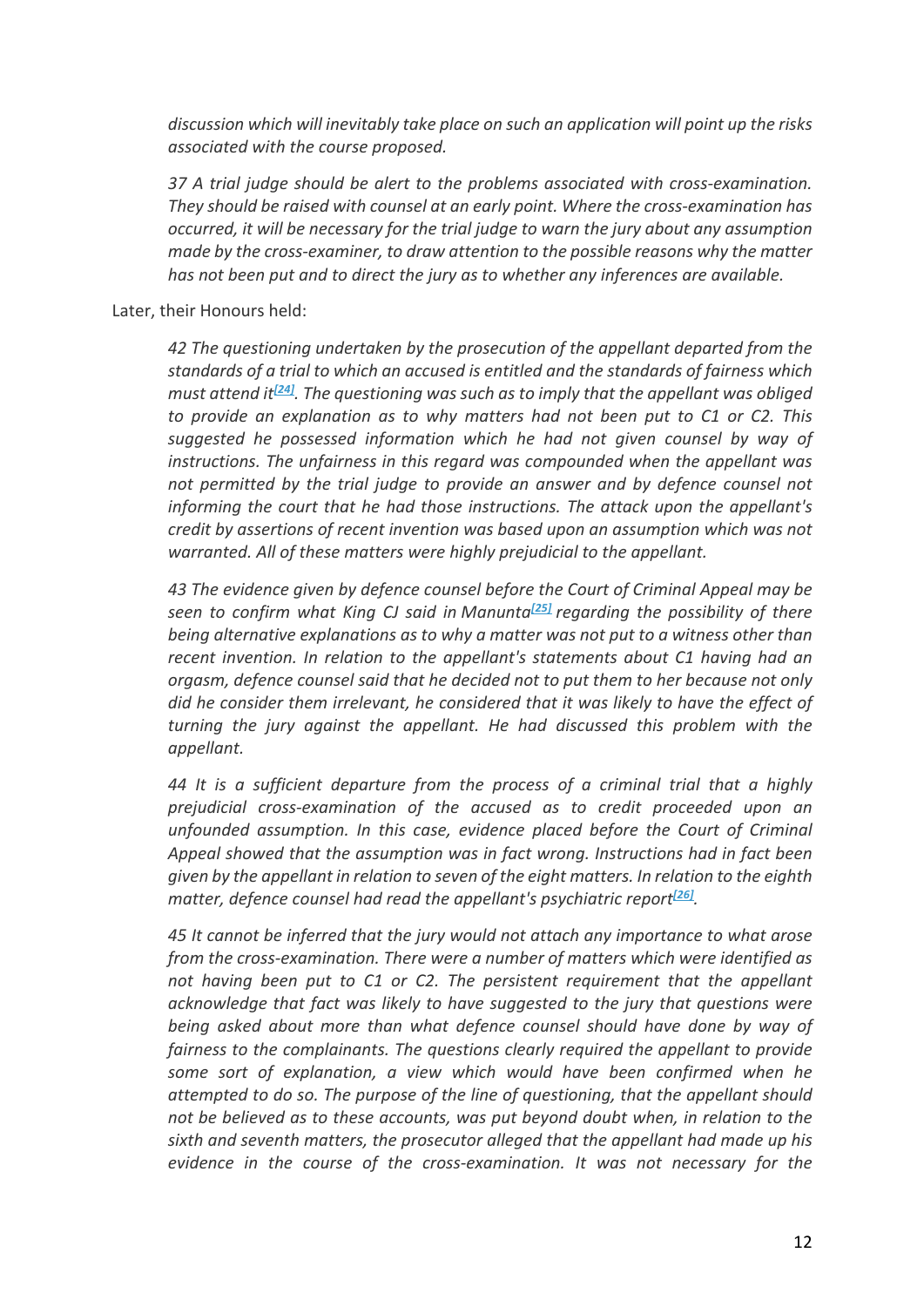*prosecution to go further than it did in address in pointing out the process of reasoning in which the jury might engage to cause unfair prejudice to the appellant. The prosecutor had effectively invited the jury to reject the appellant's evidence as not credible.*

*46 This is not the first occasion upon which cross-examination of this kind has been held to result in a miscarriage of justice. In Birks[27], the accused was cross-examined as to the instructions he had given when his counsel had failed to put certain matters to the complainant. The accused answered that he had given those instructions, a fact confirmed by his counsel after the jury retired. The conduct of the prosecutor, and later the trial judge, in pursuing the omission as a matter of credibility of the accused's evidence, resulted in a miscarriage of justice. In Picker v The Queen[28] the defence was that the complainant initiated sexual intercourse, but defence counsel had left out some of the accused's instructions. The prosecutor pointed out the omissions to the accused and put to him that he had made them up. The cross-examination was held to be impermissible and highly prejudicial to the accused's case[29].*

*47 The prejudice to the appellant was not addressed by the trial judge, as it should have been. It was necessary that the trial judge put the omissions in perspective, discount any assumption as to why they occurred by reference to other possibilities and warn the jury about drawing any inference on the basis of a mere assumption. Absent such directions there was a real chance that the jury may have assumed that the reason for the omission was that the appellant had changed or more recently made up his story[30].*

# **Offences – Break and Enter**

## *R v BA* **[2021] NSWCCA 191**

The appellant broke into a premises by kicking down the door. The premises was that of his former partner. They were both named as lessees of the premises though the appellant had

B was charged with one count of break, enter and commit serious indictable offence. At trial there was evidence that he forcibly gained entry into the relevant premises by kicking open a locked door. He and the complainant had resided together at the premises, both being named as lessees in the lease. B had moved out of the premises some months before he kicked the door open, but he remained a lessee of them. The complainant continued to occupy the premises.

The trial Judge ordered a verdict of not guilty by direction. The Crown appealed to the NSWCCA

Per Brereton JA:

*[14] Two general propositions of relevance to the present case can first be stated.*

*[15] First, there is no offence of "breaking", or "breaking and entering", a dwellinghouse or other building, simpliciter. "Breaking" and "entering" give rise to criminal liability only if preceded or followed by the commission of a serious indictable offence*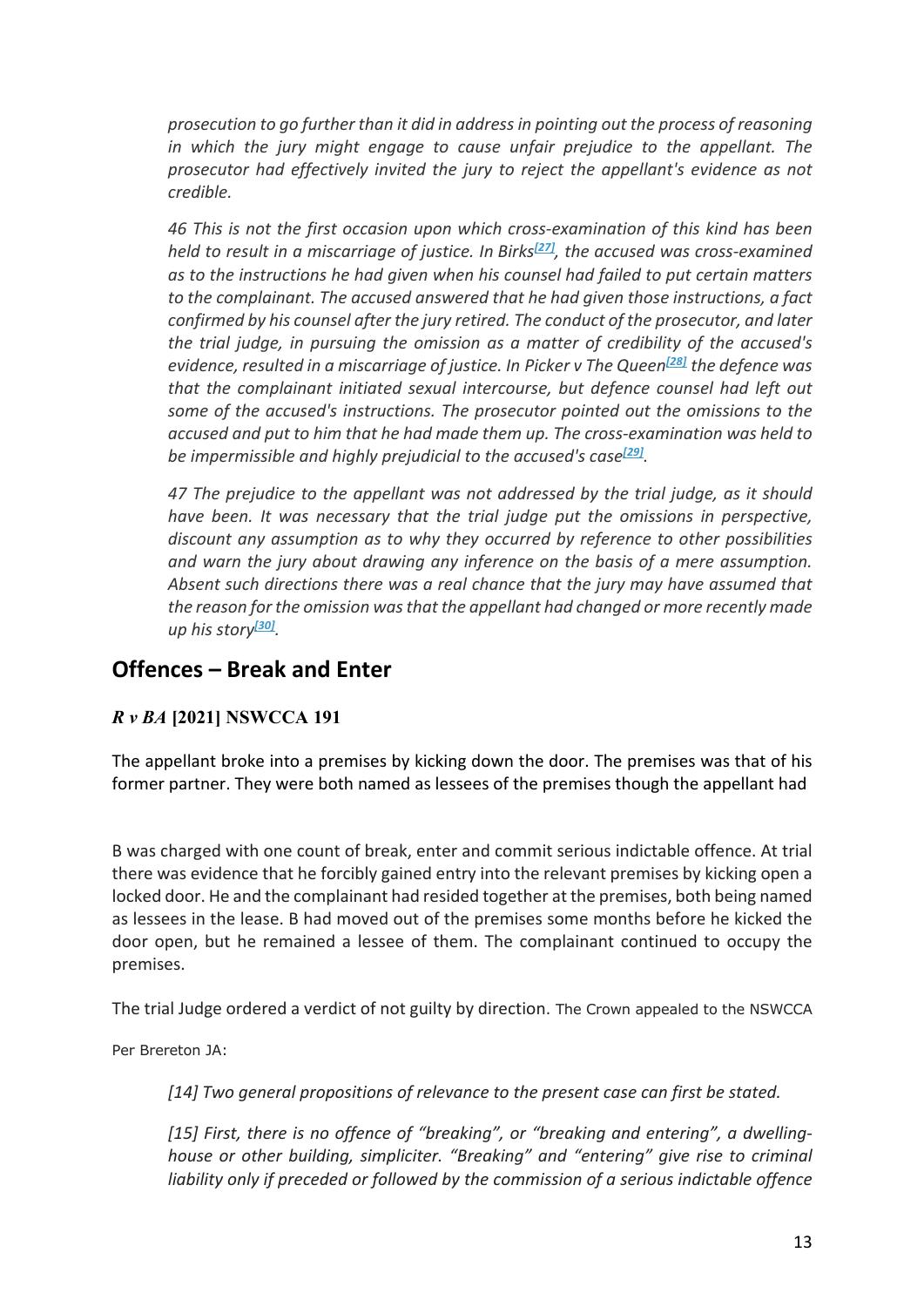*therein, or if accompanied by an intention to commit such an offence. No offence is committed unless a serious indictable offence is committed, or is intended to be committed, in the dwelling-house (or other building). Thus no offence of "breaking" and/or "entering" is committed by a person entitled to occupy premises who merely forces entry having been locked out; nor by a squatter who does so merely intending to sleep within the dwelling for a night. It is a reflection of this that those offences which involve an entry followed by the commission of a felony, or the commission of a felony followed by a breaking out, are not complete until the last act of the relevant sequence is committed; that for those which involve an entry with intent to commit a felony, that intent must be shown to have been present at the time of entry; and that (as liability depends on the commission, or intention to commit, a serious indictable offence), an honestly held belief of a right to the property stolen is a defence to a charge of break enter and steal.*

*[16] Secondly, with the exception of Crimes Act, s 109 (which refers to the dwelling house "of another"), these provisions do not exclude liability for breaking, entering, and committing a serious indictable offence in one's own dwelling house. ...*

*[17] Recognising that principle, the purpose of these provisions is to protect the security of the occupants of dwelling-houses (and other buildings). The fact that liability for breaking into one's own dwelling (or other building) is not excluded is indicative that a right to enter, founded on a proprietary or leasehold interest, does not of itself negate a "break"; that the concern is for the protection of the security of occupants, rather than of owners per se; and that protection is not limited to those with a legal right of possession or occupation. In this respect, the criminal law is concerned to protect any occupant, regardless of whether they have a legal right of possession or occupation: thus protection is not limited to owner-occupiers, but includes tenants, licensees, and even squatters. For example, a former tenant who remains in occupation even after an order for ejectment has been made would still be protected by the criminal law if the owner were to break in and commit a serious indictable offence. Liability depends on whether the entry was achieved by a "break", and followed by the commission of a serious indictable offence. Thus if the sole owner of a house, occupied by his or her child, breaks into it to assault the child's partner, the owner commits the offence. Likewise if an owner breaks into his or her owner-occupied home, in which the owner's child is also resident, to assault the child's partner. It is therefore not correct that a person who has a legal right to enter cannot be guilty of breaking.*

*…*

*[20] … In my opinion, there will not be a "break" if the entry is in accordance with the permission — better characterised as consent — of the occupant (unless that consent has been obtained by fraud etc).*

*[21] For the reasons already given, I do not think that a right of entry derived from a proprietary, leasehold, or contractual interest, independent from the consent of the actual occupant, suffices for that purpose; such a construction would defeat the purpose of the legislation in affording protection to occupants. There are many areas of the criminal law in which consent renders innocent conduct which would otherwise*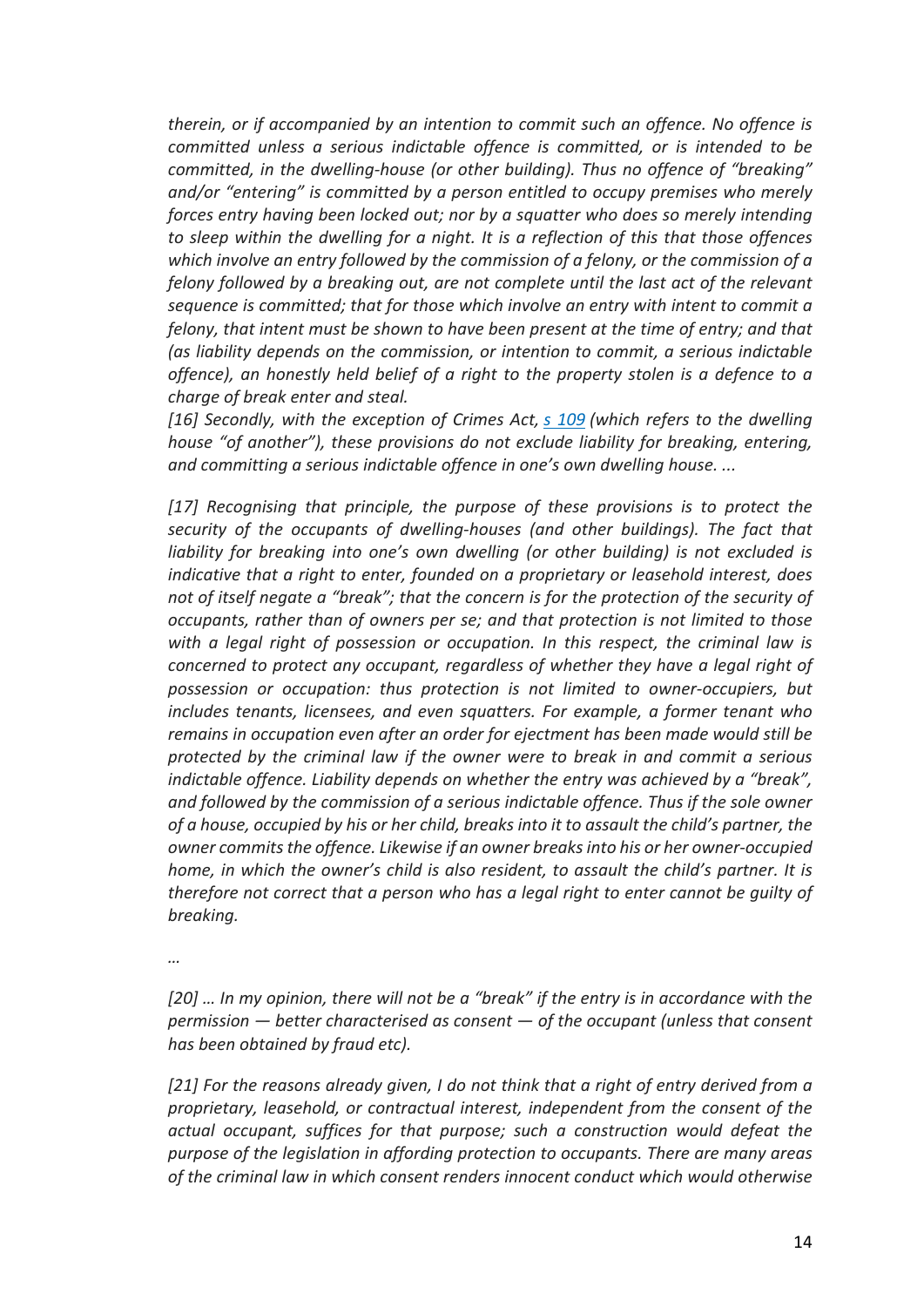*be criminal, and it is the consent of the victim that is relevant. As this area of the law is concerned with the protection of the security of occupants of dwelling-houses and other buildings (and of their property within them), it is the consent, express or implied, of the relevant occupant that is required.*

*[22] … In my view, in the context of the relevant provisions of the Crimes Act, it is preferable to see these permissions as relevant not because they derive from a proprietary or possessory right, but because they are given by the occupant for whose protection these offences exist.*

*…*

*[28] For those reasons, in my opinion:*

- *(1)the preferable explanation of the basis on which a person who is permitted to enter premises may do so without committing a "break" is the consent of the occupant in fact, as distinct from proprietary or contractual rights derived from third parties;*
- *(2)whether or not a forcible entry pursuant to a consent is a break depends on the scope of the consent. A person who, with the occupant's consent, enters the property in a manner within the scope of the consent commits no "break"; and*
- *(3)an entry effected pursuant to a proprietary or contractual right can nonethelessinvolve a break, if it is made otherwise than in compliance with the consent of the actual occupant.*

*[29] In the present case, while their relationship remained on foot, each of the respondent and the complainant undoubtedly had the other's consent to enter the premises. However, on the Crown case, when the respondent moved out, although he retained a legal right derived from the lease to enter the property, the consent of the complainant as actual occupant to him entering the property at all, let alone by force, was implicitly if not explicitly revoked. On the Crown case, on the occasion of the alleged offence, he plainly did not have her consent to enter. Though he would commit no legal wrong by merely entering the property simpliciter — he would not be a trespasser — and (at least arguably) not even by forcibly breaking into it; if he were to do so without the complainant's consent and then commit a serious indictable offence, he would commit an offence against Crimes Act, s 112.*

*[30] In my opinion, therefore, the trial judge erred in holding that the prosecution had to negative that the respondent had a legal right of entry to the property, although it did have to negative that the respondent had the complainant's consent to do so.*

#### Per Fullerton J:

*[39] The question of law raised by the appeal is whether the trial judge erred in holding that, as a pre-condition to proof of the element of "breaking" for the offence pursuant to s 112(2) of the Crimes Act upon which the respondent was arraigned, the prosecution was required to establish that the respondent did not have a pre-existing*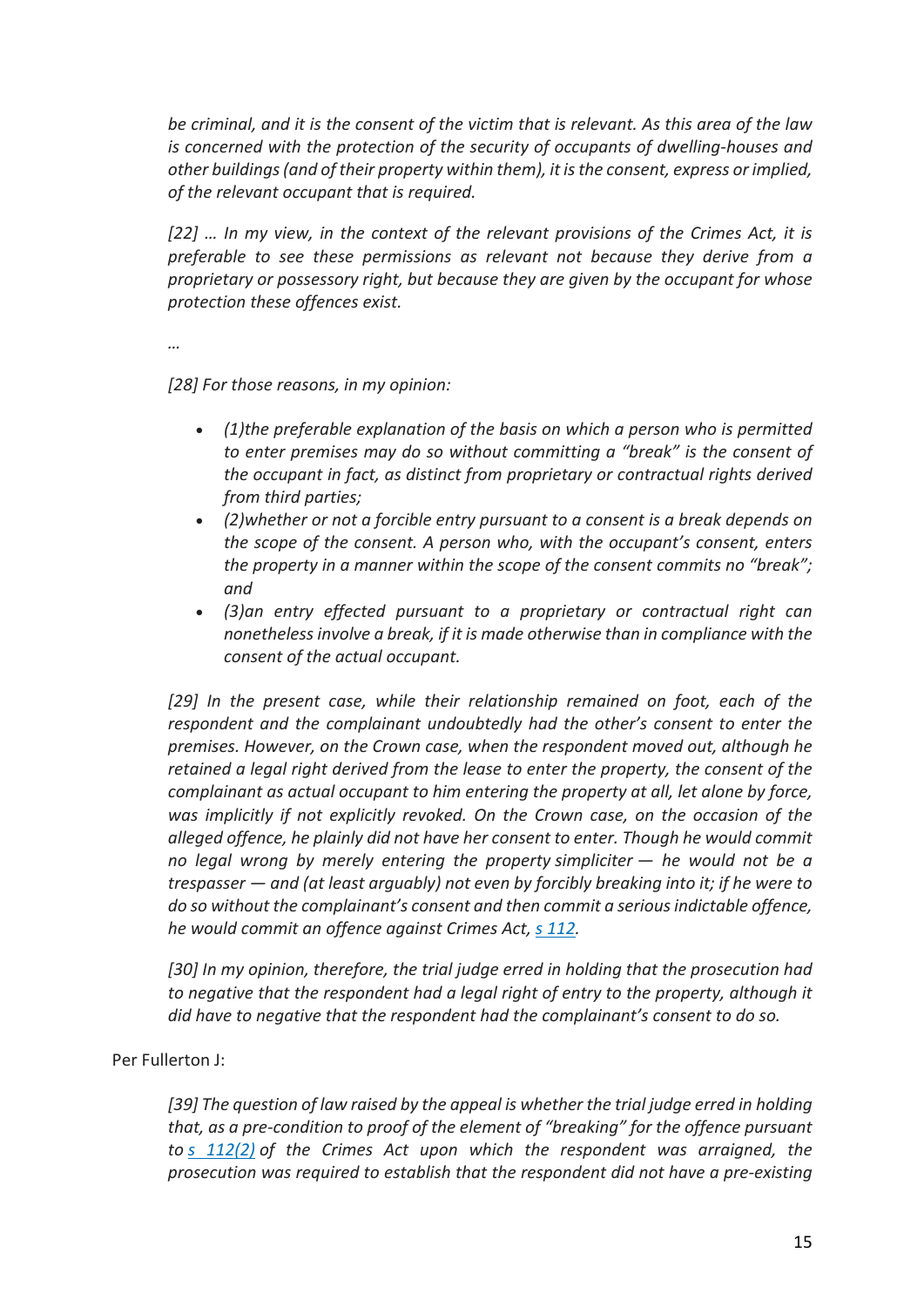*right to enter the apartment in which his former partner resided, irrespective of whether he gained entry to the apartment by force.*

*[40] Limiting myself to that question, and for present purposes limiting myself to the fact that the respondent forcibly broke into and entered an apartment where he was not residing but in respect of which he claimed a contractual right to enter under an extant tenancy agreement, in my view it was not the accused's legal right to enter the apartment which the prosecution was obliged to negative in proof of his guilt. What the prosecution was obliged to establish in the factual context in which it was alleged the offence was committed was that the respondent's entry into the apartment, by breaking through the locked door, occurred without the express or implied permission of his former partner as the person in continuing occupation of the premises as cotenant under the existing lease. Although the evidence in the trial established that the respondent gained entry by "breaking" through the locked door of the apartment against his former partner's protestations, from which it can be readily inferred that he broke into and entered the premises without her permission, I am of the view that even were he to have broken in by force in her absence and committed the indictable offence of larceny or wilful damage to property once in the apartment, or if he had gained entry by non-forcible means or through a trick or artifice, including by a threat or other inducement before committing a serious indictable offence, his liability for an offence under s 112(2) would be no different. ...*

*[41] I agree with Brereton JA that in respect of the offences in Part 4, Division 4 of the Crimes Act which involve proof beyond reasonable doubt of a breaking into or out of premises (both the dwelling-house of another under s 109 and any dwelling-house or other building under s 112, including, as his Honour observed, a dwelling-house owned or occupied by an accused) where a right to enter the premises is asserted or raised by the evidence, it is the scope of the permission, express or implied, of those either in occupation of the premises or those entitled to occupy those premises that is the critical focus, irrespective of whether, in the particular circumstances, the "break" involves physical interference with the building's security (such as by opening an unlocked door) or the break is effected by force.*

## **Procedure – Prosecution Duty of Disclosure**

#### *Edwards v The Que***en [2021] HCA 28**

The appellant was convicted of child sexual assault offences. ON appeal it was contended that there was. Miscarriage of justice as the prosecution had failed to provide the defence with a hard drive copy of the contents of the appellant's phone contrary to s.142 of the Criminal Procedure Act 1986 (NSW).

Prior to trial the prosecution had advised the defence of the existence of the evidence but did not serve a copy of it. During the course of the trial th defence asked the prosecution how a particular witness had come to the attention of investigators. Defence were informed that it had been achieved through examining the contents of the appellant's mobile phone.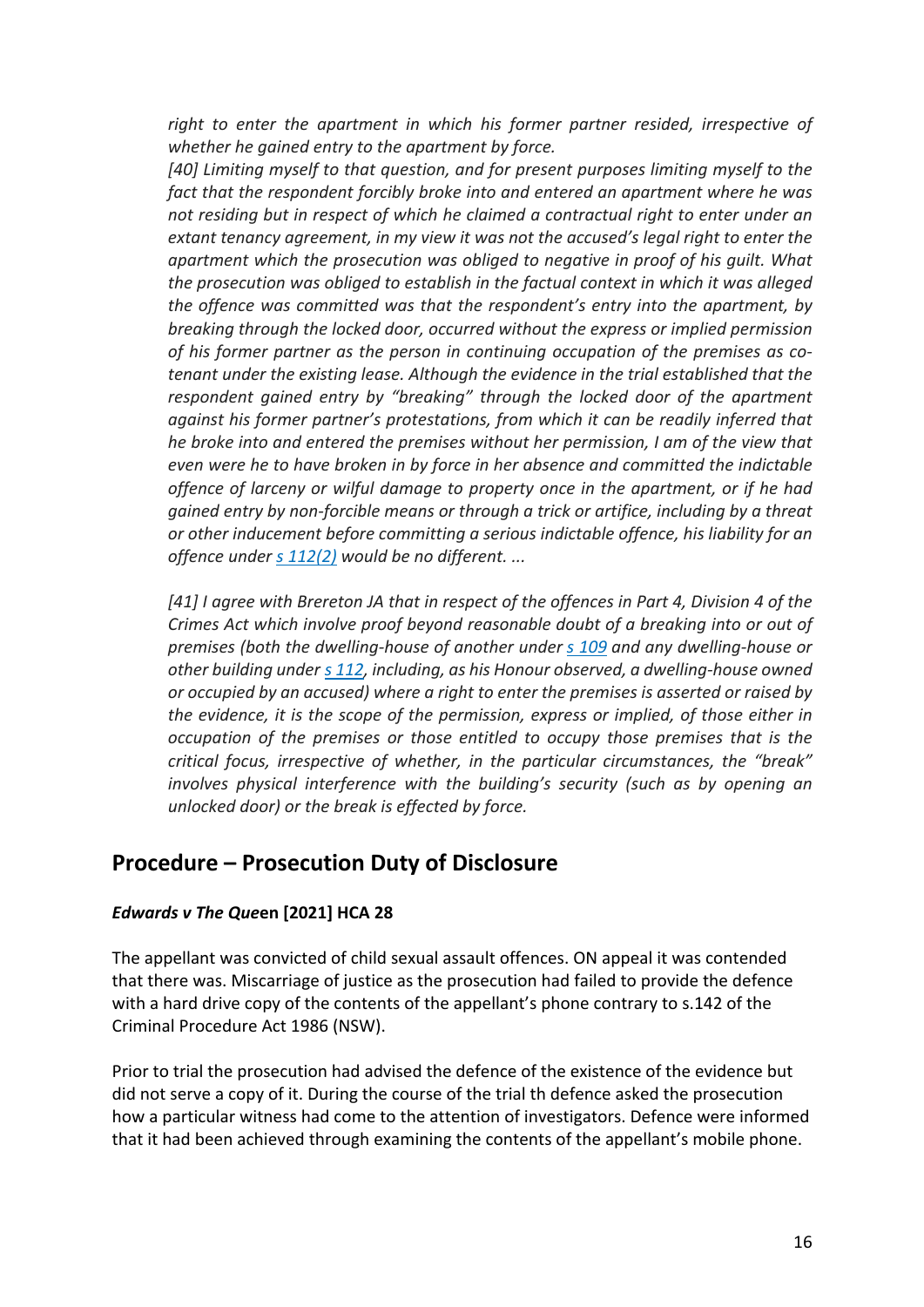This led to the defence seeking a copy of the download of the phone at a late stage in the trial. It was provided the day after the appellant was found guilty.

On appeal the specific complaint was that the fact of the prosecution witness having been obtained through examining the download of the phone, and the assertion that a more timely serving of the download may have led to the discovery of witnesses who may have assisted the defence case together represented a miscarriage of justice.

Kiefel CJ Keane and Gleeson JJ: held

*24 It is well settled that the prosecution's failure to disclose all relevant evidence to an accused may, in some circumstances, require the quashing of a verdict of quilty*<sup>[11]</sup>*.* 

*25 The difficulty for the appellant is that, with the benefit of access to the Cellebrite Download, he has been unable to identify how its contents, either as a whole or in relation to particular data, "would reasonably be regarded as relevant to the prosecution case or the defence case", or are "relevant to the reliability" of the complainant, or any respect in which his entitlement to a fair trial according to law was adversely affected by not being provided with a copy of the Download.*

*26 The appellant's argument as to the forensic value of the Cellebrite Download for his case was put at the level of speculation. Whatever the precise scope of s 142(1)(i), it plainly does not extend to all information in the possession of the prosecutor or to information that does no more than provide a potential avenue for inquiry*<sup>[12]</sup>*.* 

Edelman and Steward held that the material should have been served, however also held that there had been no miscarriage of justice.

## **Sentencing – Assistance to Authorities**

#### *Jones (a pseudonym) v R* **[2021] NSWCCA 225**

The applicant was charged with drug offences. Material was provided by the Crown to the sentencing judge regarding the applicant's assistance to authorities, but objected ot the defence seeing the material until further instructions were obtained from relevant authorities. Defence counsel then indicated that the sentencing proceedings could continue without defence counsel having seen the material.

The NSWCCA held that the applicant had been denied procedural fairness. It applied the decision of *HT v The Queen* [2019] HCA 40. Cavanagh J (Hamill and McCallum JA concurring) held:

- *52. In the end, the outcome of this appeal must depend upon whether, despite what was said in HT, the applicant was not denied procedural fairness in the particular circumstances of this matter.*
- *53. As agreed during oral submissions, the answer to that question depends on whether it might be said that, unlike the offender in HT, the applicant was given*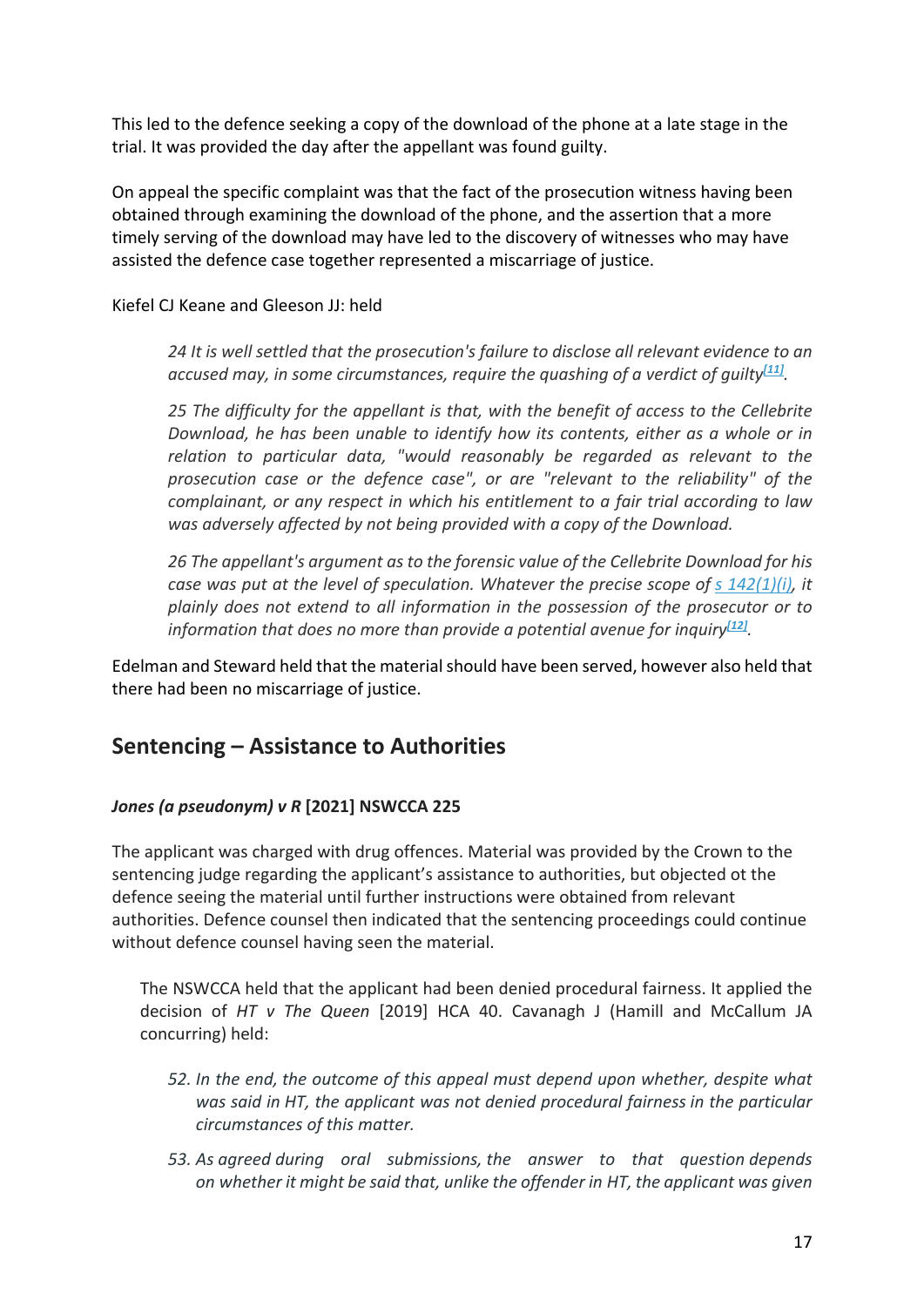*a choice as to whether he wished to see the confidential material and elected not to see it.*

- *54. On the Crown case, having been given that choice, he cannot now complain of a lack of procedural fairness.*
- *55. The other point raised by the Crown is that on the Crown case, the applicant had previously told South Australian Police that he did not want his legal representatives to see the content of the confidential information. He says that he was not provided with it. This is said to support the submission that the applicant was provided with a choice (both before and during the sentencing hearing) and elected not to seek access to the confidential information.*
- *56. Whatever the earlier discussions between the Police and the applicant, which apparently took place without the benefit of the applicant having legal assistance at the time, it is plain from the exchange during the sentencing hearing to which I have already referred, that, by the time that the assistance material was raised during the sentencing proceedings, the applicant had instructed his legal representatives that he wished Mr Williamson to have access to the documents. This must be so because Mr Williamson specifically said so.*
- *57. This is not a case in which the applicant's Counsel was offered the material during the sentencing proceedings but declined to view it. As the transcript reveals, the sentencing judge was in the process of offering it to Mr Williamson (who immediately responded that the applicant was happy for him to see it), when the Crown interrupted in accordance with her instructions suggesting that someone in South Australia would need to be consulted about this.*
- *58. At the very least this must have suggested to Mr Williamson that he would not have been able to obtain access to the assistance material at that time, that there may be a risk of an adjournment (this was the 6th day on which the matter had been listed for sentencing) and that what his Honour was suggesting was in effect indicating that it was very favourable to his client. That is, from Counsel's perspective, the judge who would be sentencing had already reviewed it and thought it was very favourable. It is perhaps unsurprising in those circumstances that Mr Williamson indicated that it was not necessary that he see it.*
- *59. In my view, Mr Williamson was not faced with a real choice based on a full understanding of the material. As the Court said in HT a party can only be in a position to put his case if he is able to test and respond to the evidence on which an order is sought to be made.*
- *60. The reason that the applicant was in the position that he could not make submissions as to the content of the confidential material and not determine whether it was of such significance that it would warrant a substantial discount in penalty is because he was not provided with the material either prior to or during the sentencing hearing. He was thus denied procedural fairness.*
- *61. In my view, the very strong statements by the Court in HT are not overcome by pointing to the conduct of Mr Williamson and suggesting that he could have done*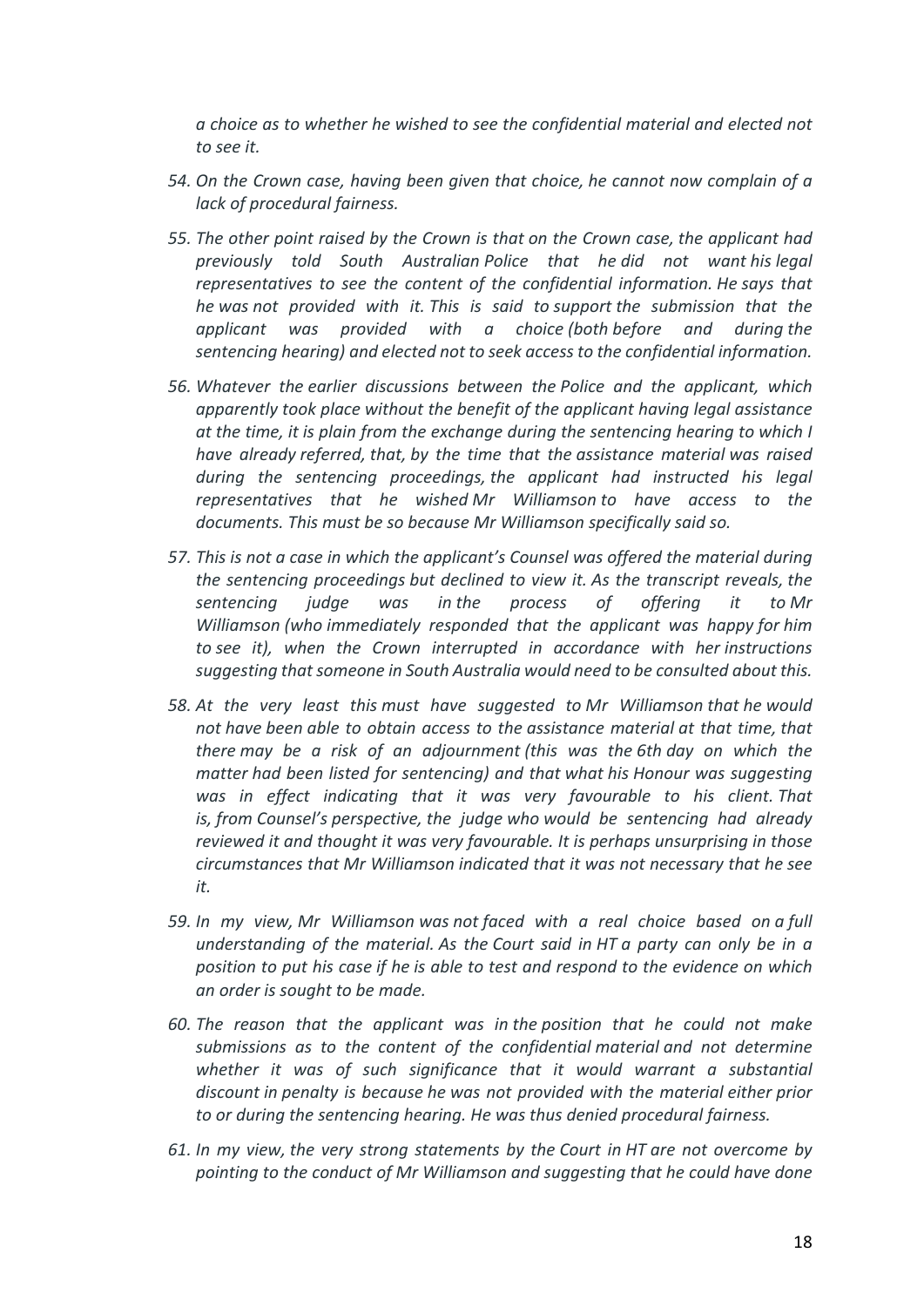*more. I acknowledge that the Crown did not make such a specific submission but the effect of the Crown's argument is that Mr Williamson should have insisted that he be given access to the material, despite the position taken by the Crown and the indication from the sentencing judge that the material was favourable.*

- *62. Of course, whether or not the applicant was denied procedural fairness is not to be determined with reference to the outcome but, on one view, the sentencing judge could not have considered it very favourably because the discount for assistance to the authorities was somewhat on the lower end of what might be considered the general range. In the circumstances which existed the sentencing judge received no submission from either party about the significance of the assistance material.*
- *63. In all the circumstances I am satisfied that the ground of appeal is established.*

## **Sentencing – Ellis factor**

#### *Ahmad v R* **[2021] NSWCCA 30**

The applicant was initially charged with murder but pleaded to manslaughter. Senior counsel for the applicant at sentence submitted that the Crown would have had difficulty proving the case against the applicant and that he had very real prospects of success and that the applicant should therefore be given a discount for assistance to authorities. The sentencing Judge declined to give a specific discount but purported to take the matter into account on the question of remorse.

The NSWCCA held that the sentencing Judge was in error. The Court held:

*[26] The present case is far removed from the paradigm example of a person who confesses to offending which is entirely unknown to authorities. Images of the applicant participating in an affray and wielding a firearm were captured on CCTV and he had been charged with murder.*

*[27] The present case was also unusual, and gives rise to a substantial difficulty in resolving this appeal, insofar as there is an evidentiary vacuum. The applicant did not provide a statement of his assistance. The Court was told that the applicant made admissions on a without prejudice basis in the course of agreeing to the facts on which he would be sentenced for an offence of manslaughter following his guilty plea. But there was no evidence of what precisely those admissions were, as opposed to what could be established on the Crown case. There was nothing resembling a letter from investigating authorities identifying the nature of the assistance provided or its value to ongoing investigations and prosecutions. Indeed, save for one matter, there is no evidence before this Court (or before the sentencing judge) as to the strength of the Crown case.*

*…..*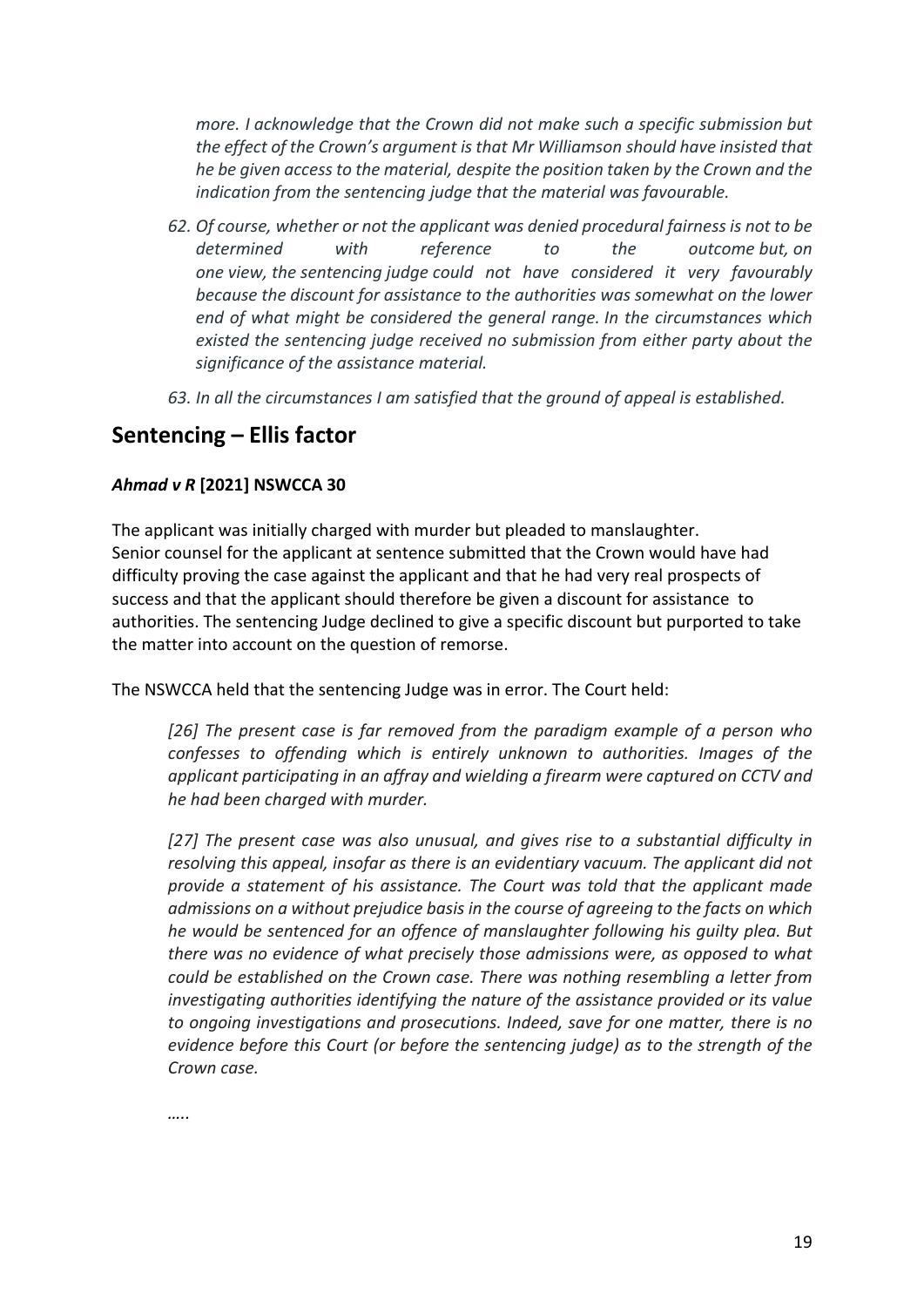*[37] The qualification to the absence of evidence as to the strength of the Crown case and the value of the assistance provided by the applicant is what flows from the submissions made to the sentencing judge by the Crown. It is on the basis of those submissions that it may be accepted that the applicant's plea was to an offence which would be difficult for the Crown to establish. The Crown made a written submission to the sentencing judge to that effect:*

*It is accepted by the Crown that the case for Manslaughter was not a particularly strong one. It takes little imagination to see how the offender might have conducted his case in the context of a trial, should he have chosen to do so.*

#### *Buckley v R* **[2021] NSWCCA 6**

The applicant stood for sentence in the District Court. The only evidence against him was his own admissions. The sentencing Judge allowed a combined discount of 40% for the plea of guilty and the assistance to authorities. The sentencing judge held that he was constrained on the authorities to limit the total discount to 40% unless there were circumstances "beyond the norm."

Wright J held:

*[84]….the effective constraint upon the extent of any discount for assistance is not a rigid or mechanical sentencing principle that the maximum permissible percentage is 40%, when taken together with the discount applicable for a plea of guilty, in the absence of "circumstances beyond the norm". The actual constraint is established by s 23(3), which provides that any lesser penalty that may be imposed in relation to an offence must not be unreasonably disproportionate to the nature and circumstances of the offence.*

*[88] In light of the sentencing judge's remarks, I am of the view that he erred by proceeding on the basis that principles of sentencing effectively constrained him not to allow a combined discount for the guilty plea and assistance exceeding 40%, absent circumstances beyond the norm.*

#### Per McCallum JA:

*[1] I agree with Wright J. The only observation I wish to add is that, as I sought to emphasise in Z v R in the paragraph following the paragraph Wright J has cited, the proposition that a combined discount will not generally exceed 50% should not be understood as a rigid mathematical rule but merely an expression of the requirement that the sentence reached after allowing any discount must not be unreasonably disproportionate to the nature and circumstances of the offence.*

## **Sentencing – Disputed Facts**

#### *BC v The Queen* **[2020] NSWCCA 329**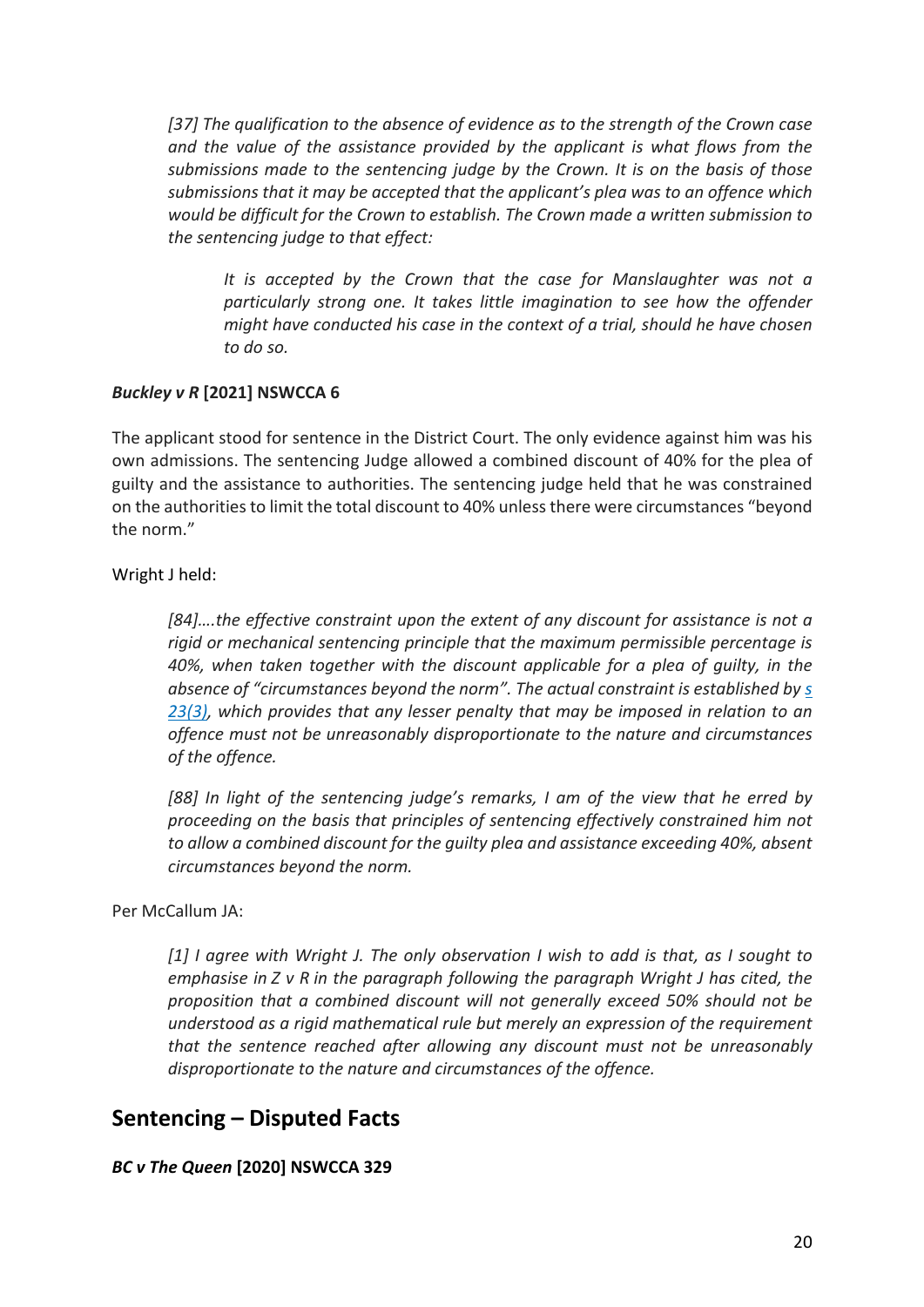The applicant was sentenced in the District Court after a disputed facts hearing. The applicant gave evidence in the disputed facts hearing. The sentencing judge held that the applicant had failed to establish a certain matter in mitigation on the balance of probabilities. In doing so, the sentencing Judge noted that the applicant had an interest in the mater.

On appeal, the applicant contended that the judge was in error in taking into account that the applicant had an interest in the matter. Price J held:

*[77] I do not agree with the applicant's contention that the judge misdirected himself when he said that the applicant had "an interest in the outcome of the resolution of the issue" whereas Ms Partridge did not. His Honour was not directing himself that he should evaluate the evidence "on the basis of the interest" of a witness in the outcome of this case. His Honour was doing no more than including in his assessment of the evidence whether a particular interest would be served by that evidence. As the High Court observed in Robinson at 536:*

*… Thus, in examining the evidence of a witness in a criminal trial — including the evidence of the accused — the jury is entitled to consider whether some particular interest or purpose of the witness will be served or promoted in giving evidence in the proceedings …*

# **Sentencing – Intensive Correction Orders – the model approach**

### *Elphick v R* **[2021] NSWCCA 167**

The applicant was sentenced in the District Court for offences of drive manner dangerous cause death and cause GBH. He was sentenced to a term of imprisonment, the sentencing judge having rejected a submission to the effect that he be sentenced to an ICO.

On appeal it was contended that the sentencing judge had failed to properly consider the submission regarding ICO. The NSWCCA rejected this argument.

Adamson J held:

*[27] I am not persuaded that his Honour did not adequately address the application for an ICO. Indeed, his Honour's summary of the applicable law and his application of it to the facts of this case was, in my view, model. This ground has not been made out.*

His Honour Lerve DCJ's discussion of the relevant law can be found at R v Elphick [2021] NSWDC 1 as extracted below:

#### *Intensive Correction Orders*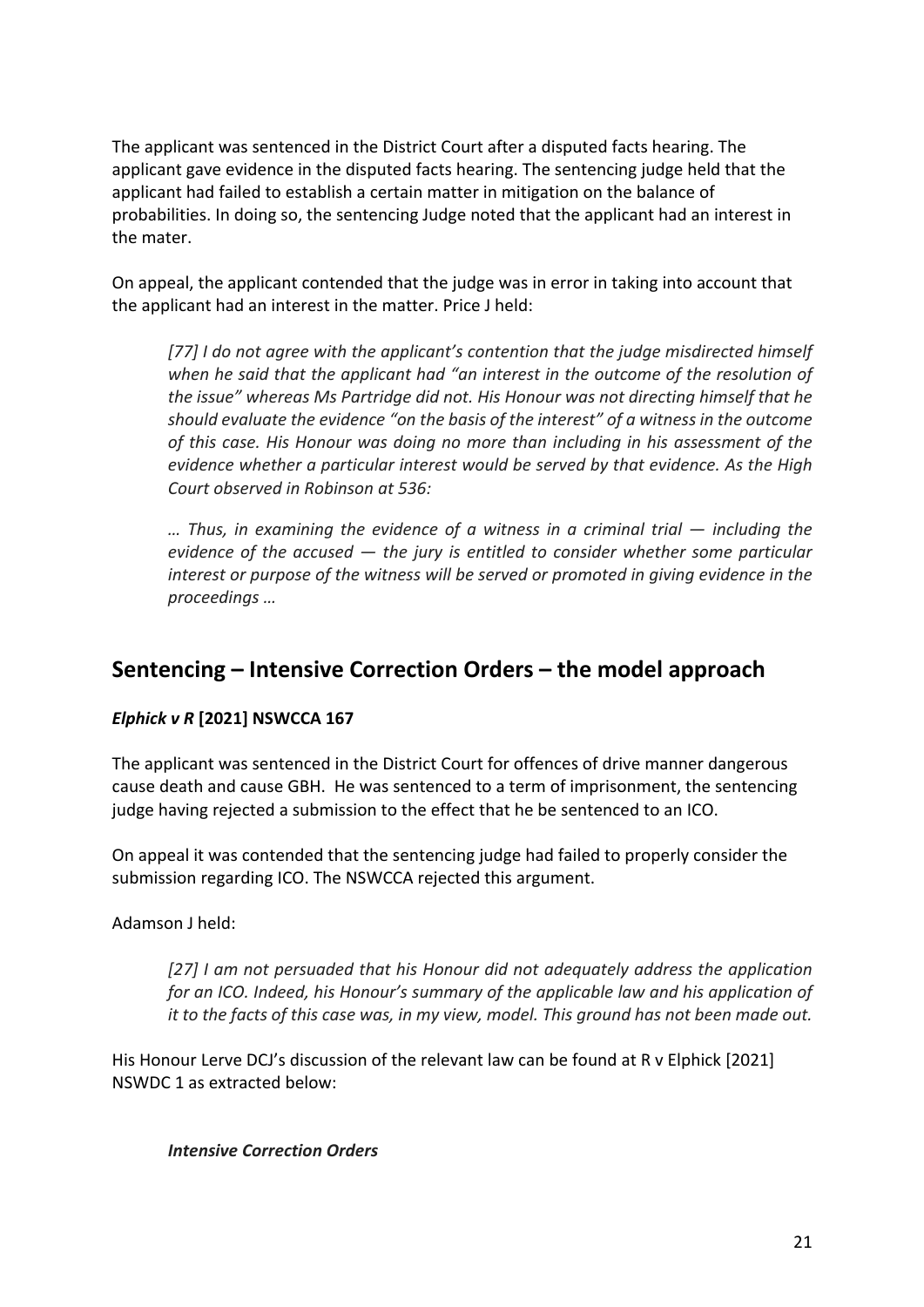*[88] Section 66 of the Crimes (Sentencing Procedure) Act provides:*

- *66Community safety and other considerations*
	- o *(1)Community safety must be the paramount consideration when the sentencing court is deciding whether to make an intensive correction order in relation to an offender.*
	- o *(2)When considering community safety, the sentencing court is to assess whether making the order or serving the sentence by way of full-time detention is more likely to address the offender's risk of reoffending.*
	- o *(3)When deciding whether to make an intensive correction order, the sentencing court must also consider the provisions of section 3A (Purposes of sentencing) and any relevant common law sentencing principles, and may consider any other matters that the court thinks relevant.*

*[89] There has been a considerable amount of litigation on intensive correction orders, the latest decision (at least at the time of the preparation of these reasons) being Wany v DPP [2020] NSWCA 318 . The controversy (for want of a better word) commenced with the decision of R v Pullen [2018] NSWCCA 264 . Thereafter there was R v Fangaloka [2019] NSWCCA 173 , Casella v R [2019] NSWCCA 201 , Karout v R [2019] NSWCCA 253 and Cross v R [2019] NSWCCA*

*280 . Fangaloka and Karout were subject to applications for Special Leave to the High Court — see [2020] HCASL 12 and [2020] HCASL 56 respectively — with both applications separately being dealt with "on the papers" with Gordon and Edelman JJ concluding in Fangaloka that "…The Application does not give rise to any reason to doubt the correctness of the decision of the Court of Criminal Appeal…". In Karout Gordon and Edelman JJ concluded that "…The proposed grounds…have insufficient prospects of success to warrant a grant of special leave".*

*[90] The doctrine of precedent dictates that judges at first instance should follow Fangaloka and Karout.*

*[91] Basten JA (Johnson & Price JJ agreeing) in Fangaloka said at [65]–[66]:*

*The better view is that the legislature has, appropriately, acted upon the available evidence by requiring the court to have regard to a specific consideration, namely the likelihood of a particular form of order addressing the offender's risk of reoffending. That obligation, imposed by s 66(2), is not stated to be in derogation of the more general purposes of sentencing outlined in s 3A, nor in derogation of other relevant matters: s 66(3). Nor does the legislation limit the consideration of community safety to a means more likely to address the risk of reoffending; it merely identifies that as a mandatory element for consideration.*

• *[66]There is no doubt that community safety can operate in different ways in different circumstances. It is conventionally accepted that a purpose of punishment, including by way of imprisonment, is to deter the offender from*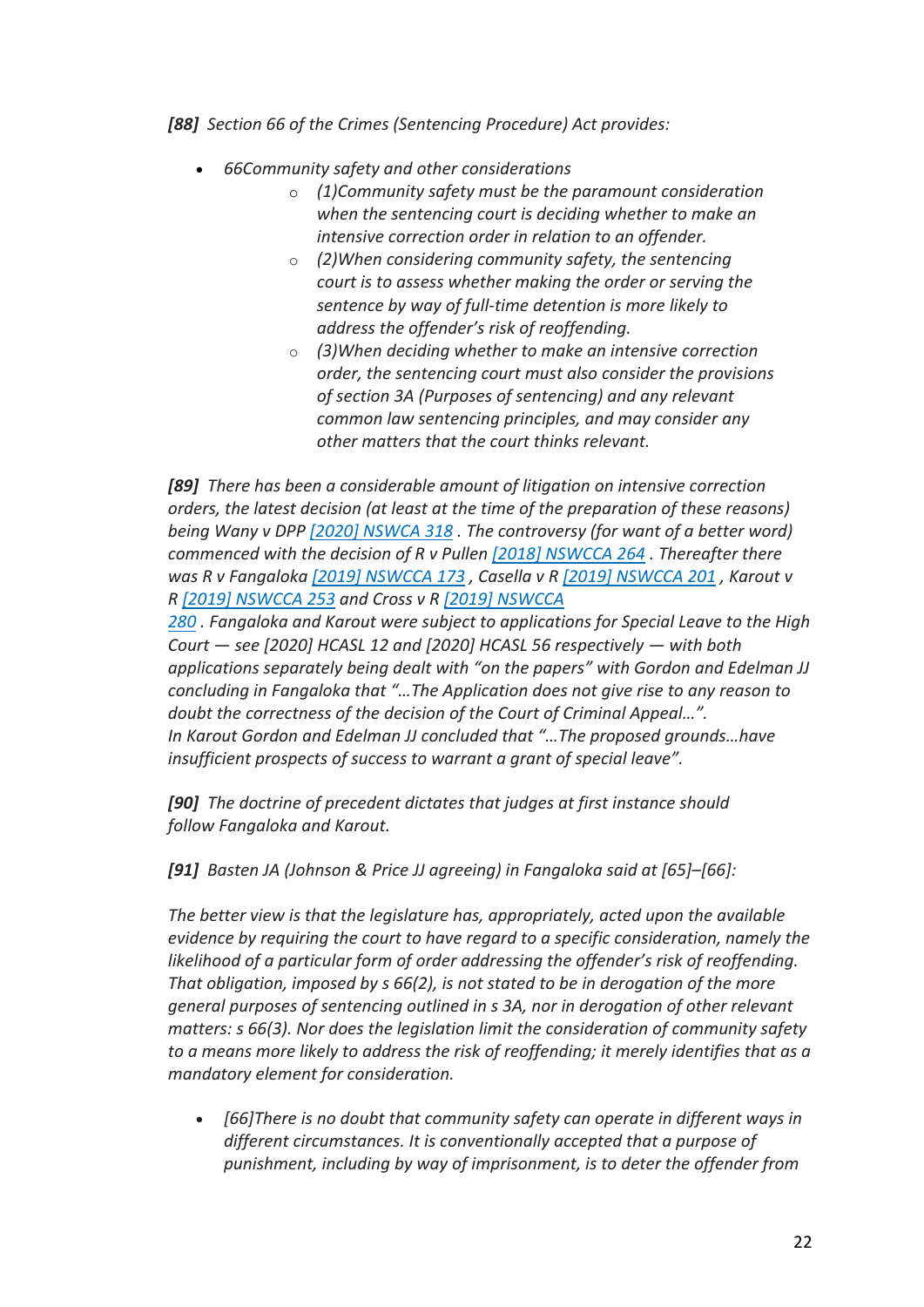*further offending; it is also accepted that removal of an offender from the community for a period may have a protective function. The purpose of s 66, on this approach, is merely to ensure that the court does not assume that fulltime detention is more likely to address a risk of reoffending than a community-based program of supervised activity. Consistently with that view, s 66 does not seek to address potentially conflicting demands of community safety in the short term, as opposed to the longer term, and the risk that leniency will be abused. In short, there is nothing in s 66 which favours an ICO over imprisonment by way of fulltime custody. Further, while s 66 expressly referred to s 3A, it did so, not by identifying it as a set of "subordinate" considerations, but as mandatory considerations. It would be wrong for a court to treat every consideration other than the means of addressing the risk of reoffending as a subordinate consideration.*

*[92] Hoeben CJ at CL agreed with the judgment of Fullerton J in Karout with Brereton JA dissenting. Fullerton J said at [90]:*

*Adopting and applying that analysis (with which I agree), I consider that were the Legislature to have intended to impose on sentencing courts an obligation to give paramount consideration to community supervised programs as a means of ensuring community safety as one of the purposes of sentencing in s 3A(c) of the Sentencing Act, or to impose on a sentencing court a statutory obligation to give reasons for concluding that the other purposes of sentencing in s 3A, alone or in combination, dictate that even where the offender's risk of reoffending is such that community protection can be sufficiently addressed by an ICO, a sentence of full-time custody is the appropriate sentencing outcome, I would have expected the Legislature would have made that plain when the 2018 amending Act was passed.*

*[93] Her Honour went on to say at [94]:*

*The fact that his Honour made positive findings as to the applicant's good prospects of rehabilitation and that he was unlikely to reoffend, findings which might, in addition to a finding of special circumstances, have supported the exercise of the power in s 66 for the making of an ICO, did not dictate that an ICO was the appropriate sentencing outcome. Consistent with the obligation in s 66(3) that his Honour also take into consideration the purposes of sentencing in s 3A of the Sentencing Act and any relevant common law sentencing principles, it is clear that in declining to make an ICO the objective seriousness of the applicant's offending and the principles of general deterrence (being amongst the mandatory considerations his Honour was obliged to consider under s 66(3) in deciding whether the power to make the ICO should be exercised) overwhelmed other considerations that were in play.*

*[94] Wany v DPP involved an appeal to the Court of Appeal from a decision from a Judge of the District Court determining an appeal from the Local Court. The Court found jurisdictional error and remitted the matter to the District Court. McCallum JA (Meagher JA, Simpson AJA agreeing) said at [64]:*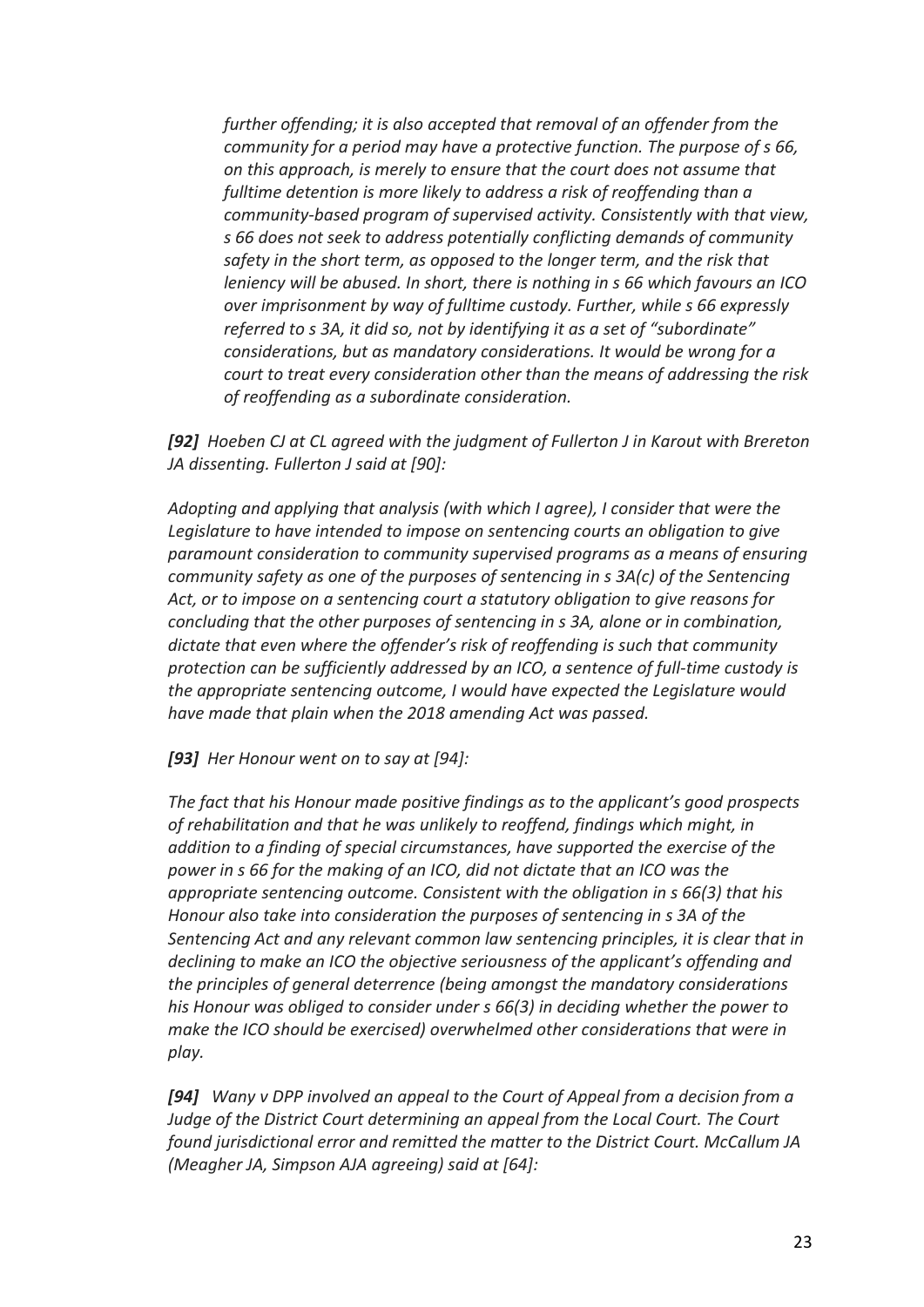*That is not to say that, having reached a conclusion favouring an ICO on that issue, the sentencing court cannot still refuse to make such an order. The weight to be given to the outcome of that determination is then a matter within the discretionary judgment of the sentencing judge. So much is made plain by s 66(3); and see the remarks of Basten JA in Fangaloka at [65]. But the point of the section is to require the sentencing court to consider that question without any preconception in favour of incarceration as the only path to rehabilitation.*

*[95] Her Honour went on to say at [68]:*

*Mr Game noted that, in Kirk , both the description of the offence and what was regarded as a defence in the relevant legislation were regarded as being jurisdictional, as was the fact that the offence was determined not according to the rules of evidence, because the defendant was called as a witness by the prosecution. In circumstances where Parliament has provided for different ways of serving a custodial sentence and has conferred power on the sentencing court to make the determination as to which should be adopted, I see no reason why the method of serving the sentence to be imposed should not be regarded as jurisdictional. The language of the statute is clear. Community safety must be the paramount consideration. When considering community safety, the sentencing court is to make the assessment specified. As Basten JA explained in Fangaloka , that obligation is not stated to be in derogation of the more general purposes of sentencing outlined in s 3A, nor in derogation of other relevant matters: s 66(3) but it is mandatory.*

# **Sentencing – Quasi-Custodial Bail**

### *La v R* **[2021] NSWCCA 116**

The applicant was sentenced for drug offences. He appealed on the grounds that the sentencing judge failed to take into account his quasi-custodial bail conditions. The applicant attended a residential rehabilitation facility. Apart from residing at the facility, the applicant had to attend regular drug and alcohol counselling sessions and submit to drug testing. The applicant was free to come and go from the facility and in the latter stages of the program was free to attend work.

THE NSWCCA held that the sentencing judge was not in error in failing to take these matters into account.

Garling J (Basten JA and Price J concurring) held:

*56. All grants of conditional bail pursuant to s 20 of the Bail Act 2013 involve, or are highly likely to involve, some restriction. It may be noted that s 20A(2) of the Bail Act requires that any condition imposed on a grant of bail relates to the bail concerns which have been found to exist; that the condition is reasonably proportionate to the offence and the bail concern raised and that the bail condition is no more onerous than necessary to address the bail concern in relation to which it is imposed.*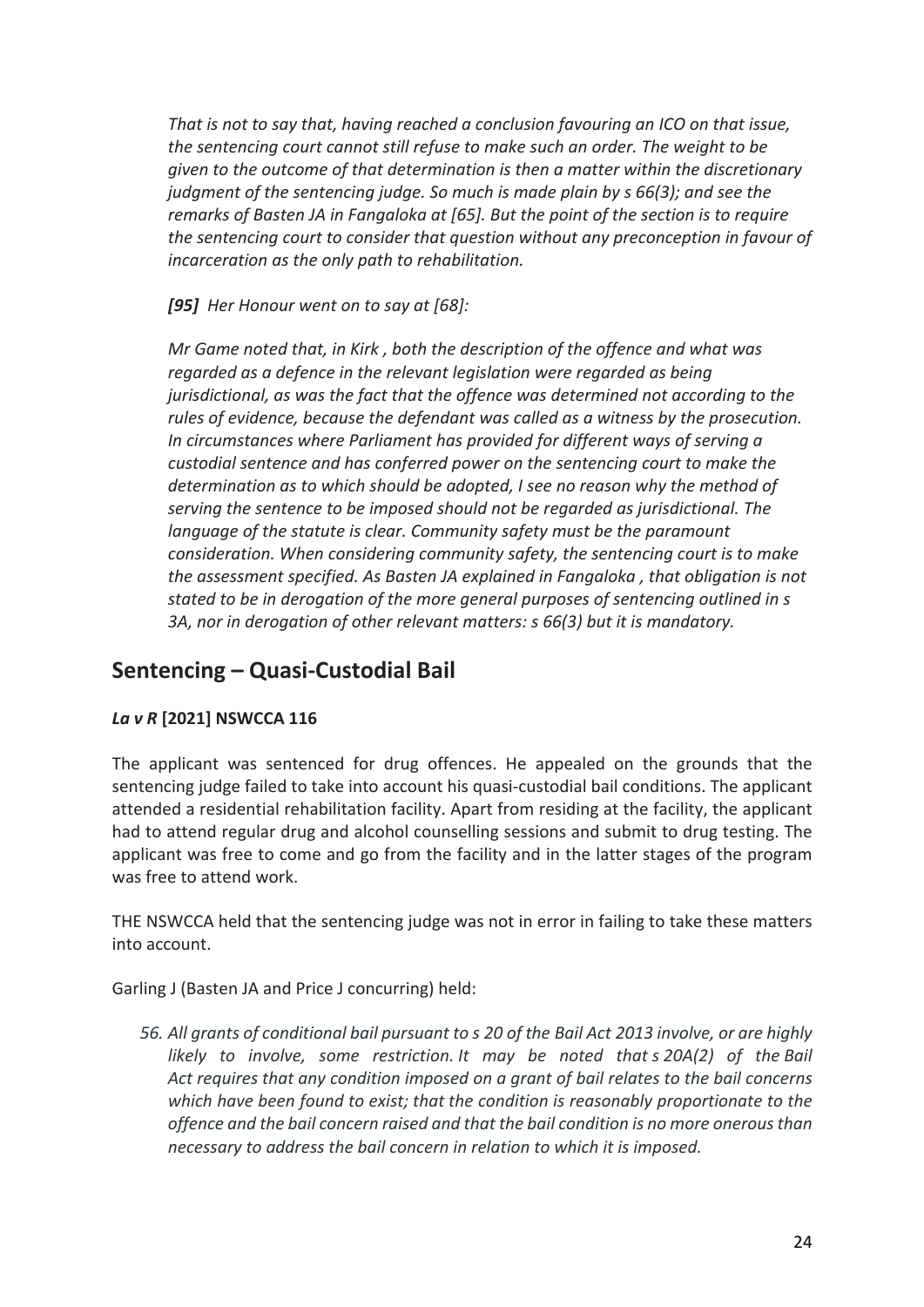- *57. It will also be relevant when considering the issue of quasi-custody, to identify with some precision the length of time over which a person has been on bail, and whether the conditions during that period had changed in any way.*
- *58. The mere fact that a grant of conditional bail involves some restriction on a person's liberty does not thereby, without more, constitute quasi-custody of a kind which makes it relevant to the imposition of a sentence.*
- *59. Before a grant of conditional bail, and compliance by an offender with that grant can be relevant to sentence, the offender upon whom the onus falls on the balance of probabilities, must establish that such were the restrictions imposed upon the offender by reason of the conditions of bail, that the Court ought conclude that the effect of the conditional bail approached the effect of being held in custody – that is what gives rise to the description "quasi-custody".*

## **Trial Directions – Pre-recorded evidence**

### *Long (a pseudonym) v R* **[2021] NSWCCA 212**

The appellant stood trial for child sexual assault offences in the District Court. He was convicted. On appeal it was contended that the trial Judge had erred in giving the directions pertaining to pre-recorded evidence [pursuant to s.306X of the Criminal Procedure Act 1986 (NSW)] in the Judge's opening remarks but not immediately before the complainant's evidence.

Adamson J held:

*[73] While ss 306X and 306ZI of the Criminal Procedure Act require the trial judge to warn the jury about the matters covered by the sections, Parliament has not specified when such warnings ought be given. This Court has said, in the passage extracted above, that it is preferable that such warnings be given before the summing up and indeed, before or immediately after the evidence is given.*

*[74] However, the timing of the warnings and whether, and how often, they are to be repeated, remains within the discretion of the trial judge. While one can understand why giving the warning only in the summing up could be thought to be too late, since the jury may already have given the evidence greater or lesser weight, having not been directed to the contrary, the same concern does not arise when it is given in the opening remarks. In the present case, although evidence of non-vulnerable witnesses was given between the opening remarks (where the warnings were given) and the calling of Kate, the time between the warnings and the adducing of Kate's evidence was relatively short. To repeat a warning every time a vulnerable witness is called runs the risk of insulting the collective intelligence of the jury and, perhaps even more importantly, of giving the jurors the impression that they need not listen carefully to what the trial judge is saying because any important direction will be repeated ad nauseum. Further, there is a risk that if a trial judge keeps reminding the jury that they are not to regard pre-recorded interview evidence differently from oral evidence given in the witness box, it will only serve to highlight the difference in form, when the*